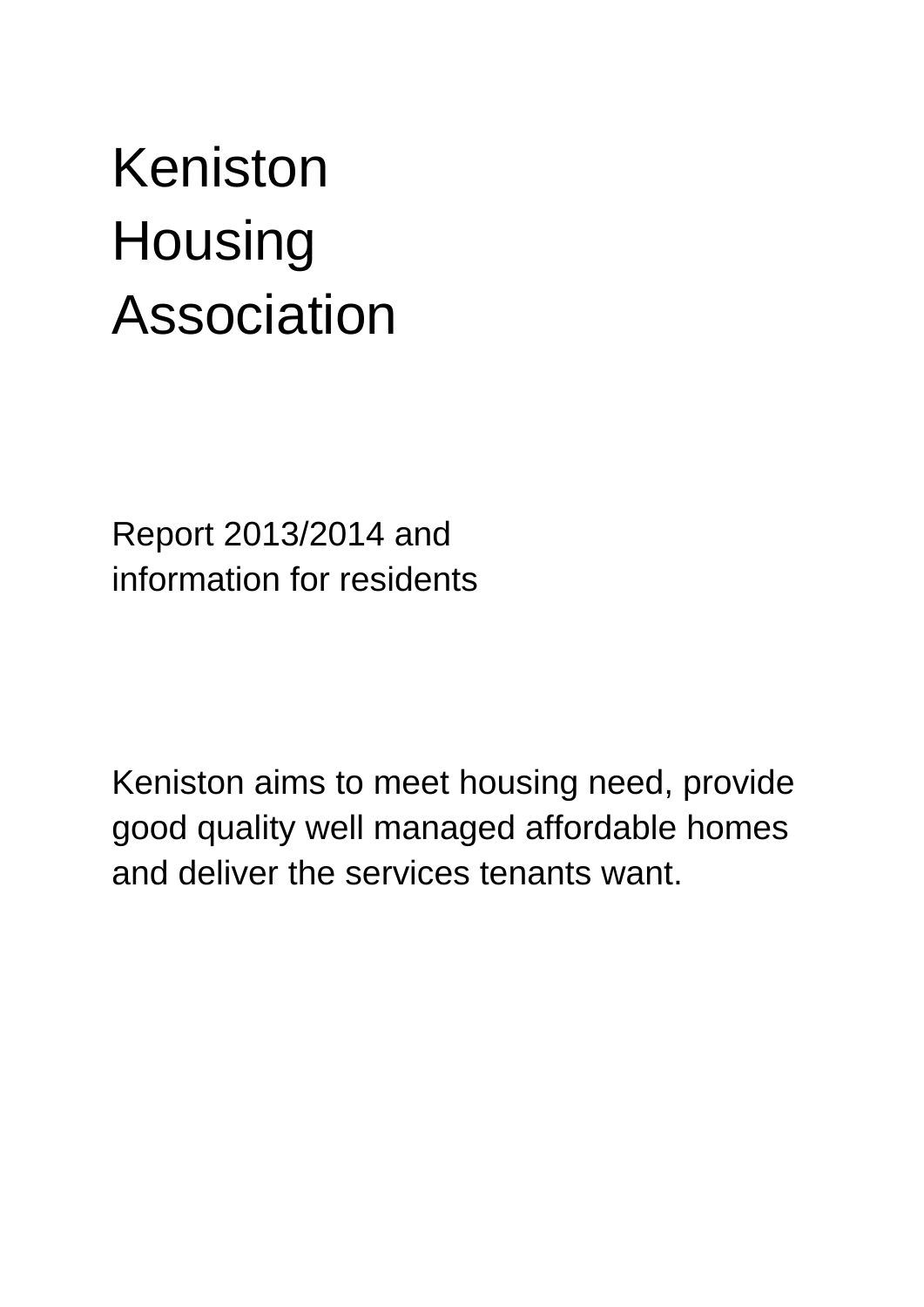## **Keniston Housing Association**

13 Artington Close Farnborough Kent BR6 7UL

Office open 9:00 a.m. to 5:00 p.m. Tel: 01689 889700 Fax: 01689 889701 Email: enquiries@kenistonha.co.uk Web: www.kenistonha.co.uk

## **Repair contact information**

Reporting repairs: During office hours: 01689 889702 Email: repadmin@kenistonha.co.uk

For heating repairs phone - Clairglow Heating: 0800 074 8055

When the office is closed: For emergency heating repairs, please call 01892 531 421 For all other emergency repairs, including lifts, phone 01689 889700 and listen to the recorded message for the phone number for Keniston's out of hours emergency repair contractor.

Gas leaks: Phone Transco - 0800 111 999

If you would like a large print version of this report please ask the Office Manager.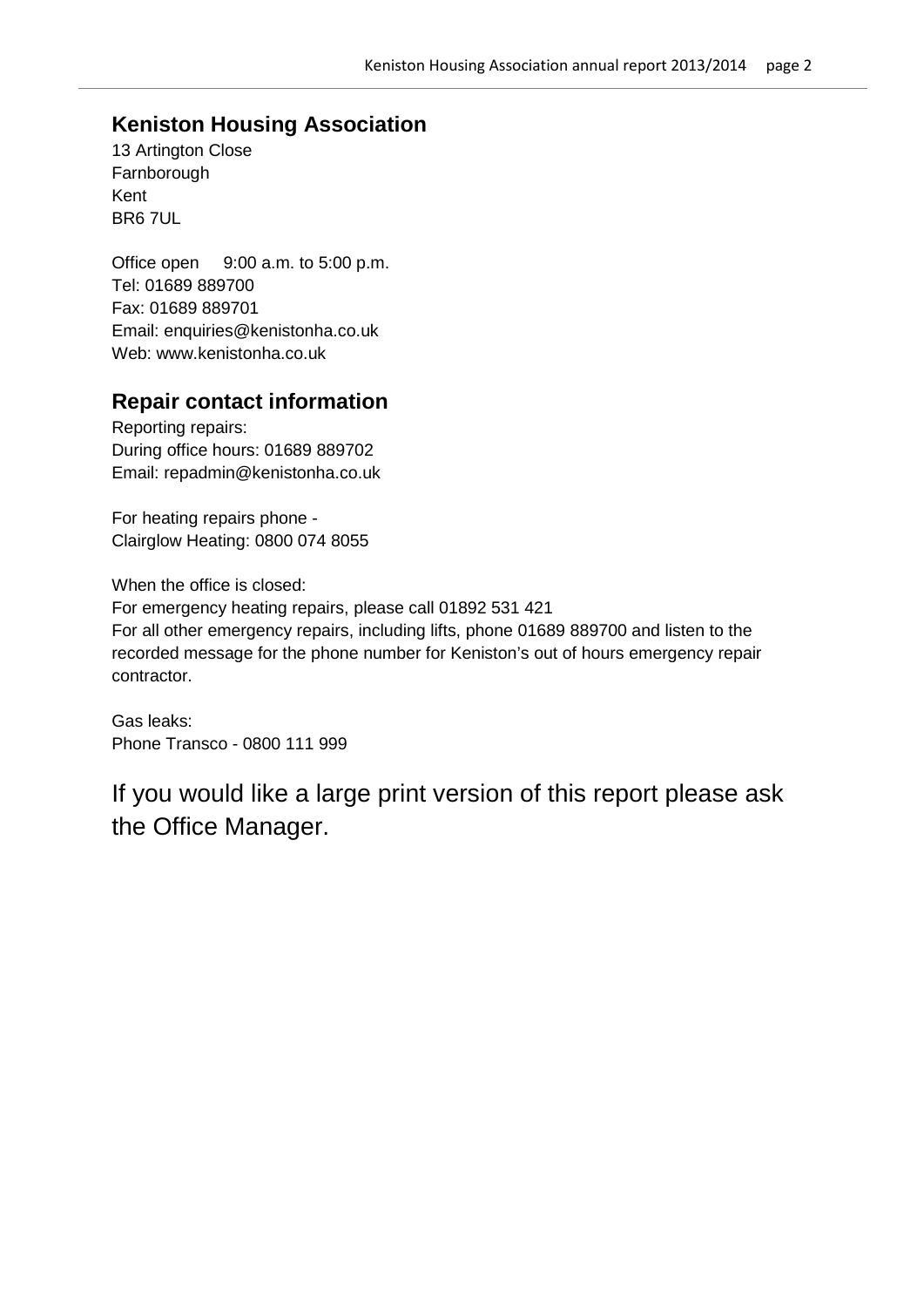# **Staff at 31 March 2014**

Chief Executive – Nevil Osborne

#### **Housing Team:**

Housing Service Manager –Vivienne Astall Housing Officers – Sharon Hobbs, Susan Rimmer and Andrea Spittle, Rent Income Officers – Chris Little, Sue Everitt Rent Income Assistant – Carole Stow, Lorraine White Housing Administrator – Sharon Johnson Community Involvement Officer – Lynn Walsh

#### **Repairs Team:**

Repairs Service Manager – Tony Coward Repairs Inspector – Chris Willden Technical Officer – Paul Miller Resident Liaison Officers – Debbie Plumb, Jane Westpfel Repairs Service Administrators – Laura Cook, Jo Latham, Carole Stow Maintenance Operative – David Vaughan

#### **In the office:**

Office Manager – Tracy Day Receptionists – Rebecca Perry, Jackie Selfe, Marion Shakespeare, Cathy Webb Cleaners: Jonathan Mavunga, Sharon Kirkpatrick

#### **Finance Team:**

Finance and IT Manager – Andrew Shiatis Finance Officer (Rents) – Sue Nelson Finance Officer – John Flatman Payroll Officer – Lorraine White

#### **On the estates:**

Sheltered Scheme Managers: Donna Dillon, Shona Griffin, Christine Mortimer Caretakers: Brendan Brilley, Keith Farmer, Matthew Jackson, Michael Moy, Steve Swaden Cleaner: Jonathan Mavunga Gardeners: Mark Harrison, Barry Spragg

The London Living Wage is the minimum rate paid.

Senior staff salaries at March 2014 Salary range No. of staff £40,000 to £50,000 1 £50,000 to £60,000 2 £70,000 to £80,000 1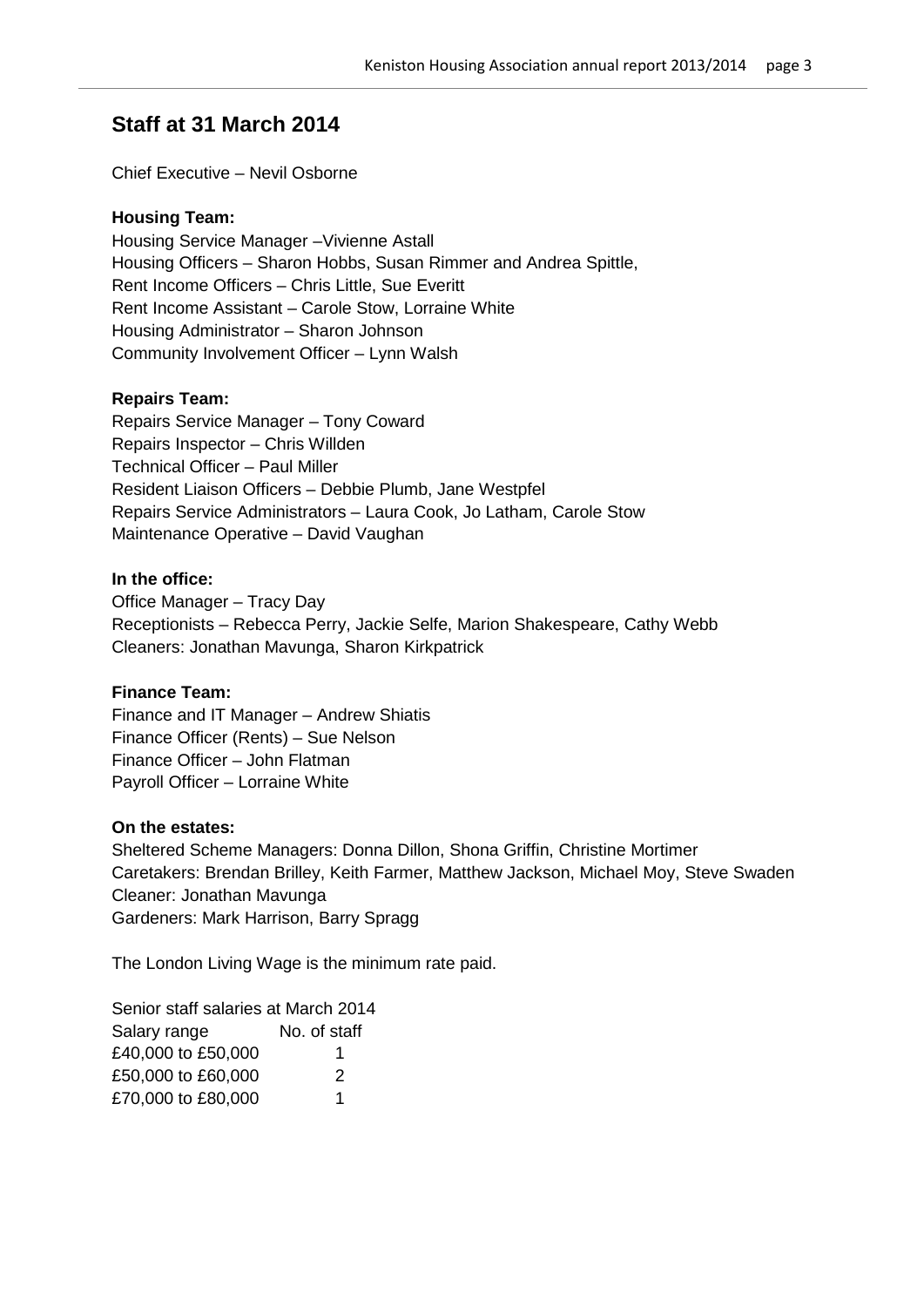## **Governance**

#### **Management Committee**

The Management Committee is the Board, or governing body, of the Association. Senior staff are accountable to the Management Committee. There are 10 people on the Management Committee, including one tenant and others who work in professions with relevant skills.

At 31 March 2014 the members of the Management Committee were:

| <b>Bruce Shelmerdine (Chair)</b> | Accountant                   |
|----------------------------------|------------------------------|
| Jane Clark                       | JP.                          |
| <b>Graham Colley</b>             | Solicitor                    |
| Sukhrajit Dhadwar                | Accountant                   |
| <b>Graham Garratt</b>            | <b>Resourcing Manager</b>    |
| Barry Luhmann                    | Senior Manager, High St bank |
| Alan Messenger                   | <b>Chartered Surveyor</b>    |
| <b>Julian Miles</b>              | <b>Housing Manager</b>       |
| <b>Anthony Mills</b>             | Gardener, resident           |
| <b>David Salenius</b>            | <b>Housing Manager</b>       |
|                                  |                              |

Keniston Housing Association Limited is registered with the Homes and Communities Agency no. L1965 and with the Financial Conduct Authority as an Industrial and Provident Society no. 19475R with charitable status. Keniston Housing Association is also a member of the National Housing Federation.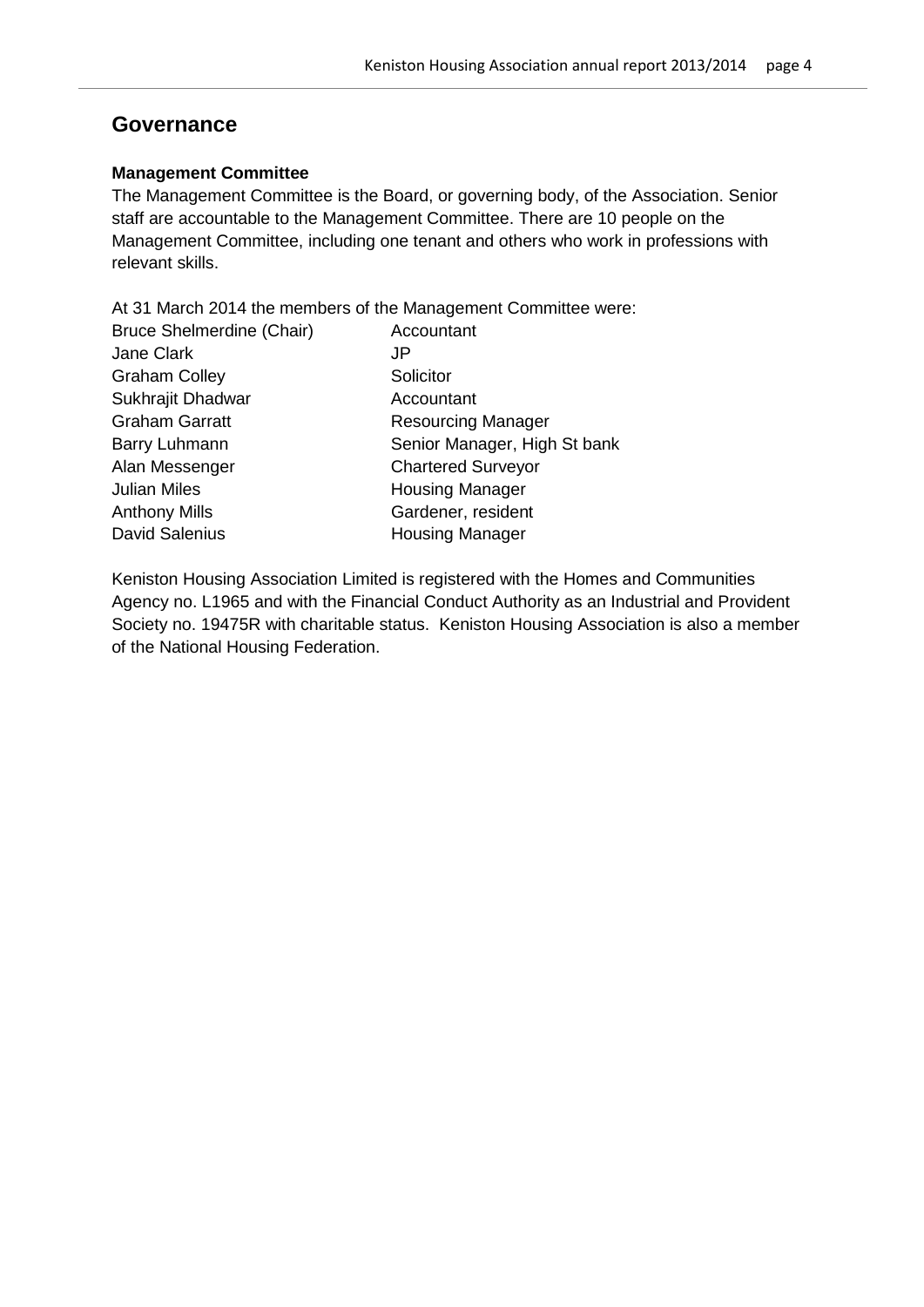# **Keniston's rented homes:**

## **Bexley**

| Dromore, Sidcup          | 9 flats  |
|--------------------------|----------|
| <b>Nethewode Court</b>   | 39 flats |
| <b>Pound Green Court</b> | 9 flats  |
| <b>Tarling Close</b>     | 39 flats |

#### **Bromley**

Darrick Wood, Farnborough 253 houses and 116 flats

#### **Crawley**

| Perryfield House  | 19 flats               |
|-------------------|------------------------|
| Sunningdale Court | 16 houses and 32 flats |

## **Croydon**

| Foxley Hall, Purley | 24 flats |
|---------------------|----------|
|---------------------|----------|

## **Islington**

| <b>Burnhill House, EC1</b> | 31 flats |
|----------------------------|----------|
| Hornsey Rd N7              | 15 flats |
| Silver Court, N19          | 36 flats |
| <b>Tollington Park N4</b>  | 6 flats  |

#### **Lambeth**

Lyham Road, SW2 10 houses

## **Southwark**

| Elliotts Row, Hayles Street | 7 houses and 3 flats |
|-----------------------------|----------------------|
| <b>Merrow Street</b>        | 48 flats             |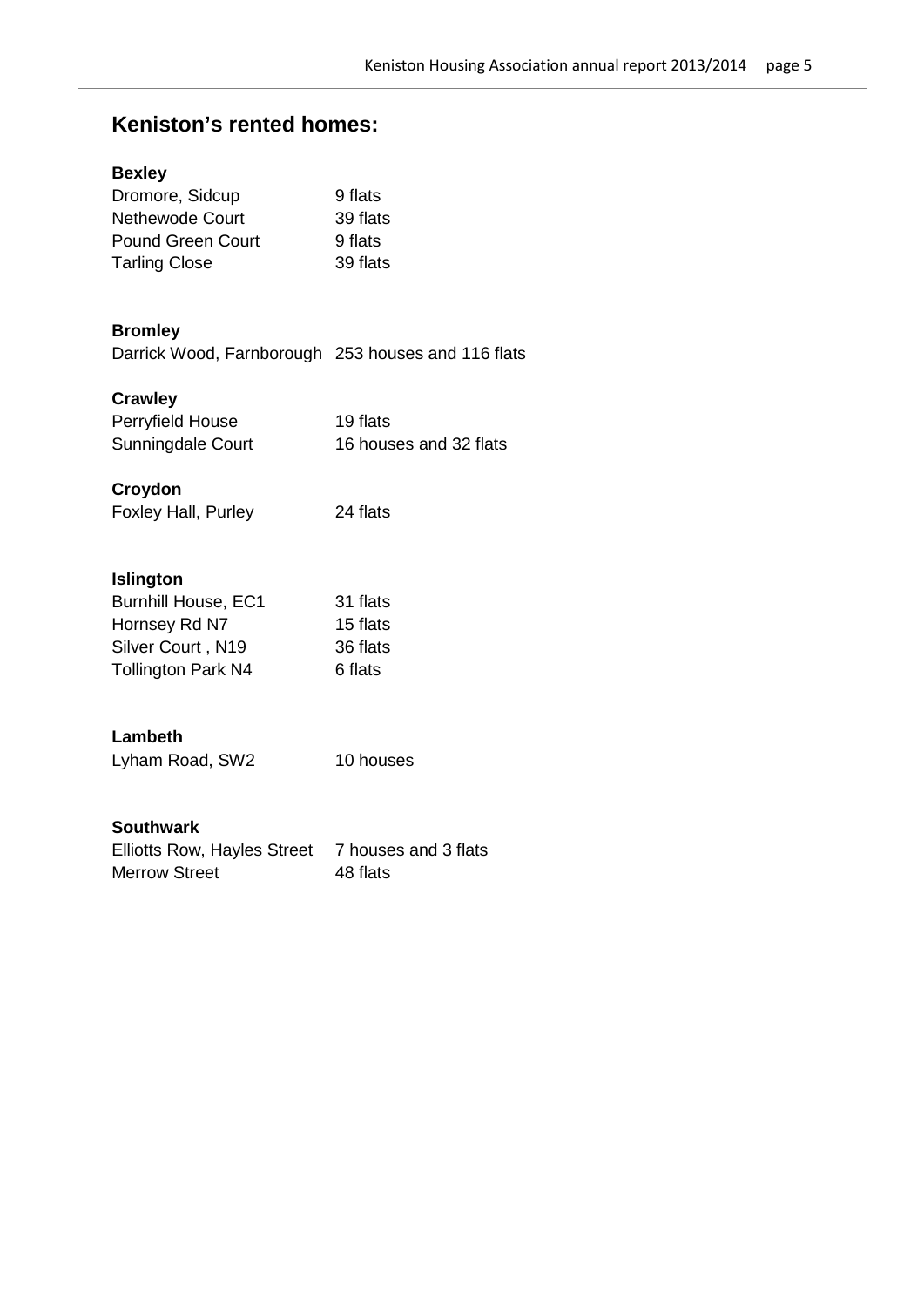## **Services provided by local councils**

Please note we are finding that councils are increasingly not providing dedicated phone numbers for their services and in some cases not providing phone numbers at all. We have checked the numbers before sending this document for printing. However we apologise if any of the numbers below do not apply should you have to use them. If that is the case we suggest you try the general enquiries number for the council you are ringing.

#### **Bulky rubbish collection**

(there may be a charge for collecting bulky items)

| <b>Bexley</b>  | 020 8303 7777 |
|----------------|---------------|
| <b>Bromley</b> | 0300 303 8658 |
| Crawley        | 0800 587 5888 |
| Croydon        | 020 8726 6200 |
| Islington      | 020 7527 2000 |
| Lambeth        | 020 7926 9000 |
| Southwark      | 020 7525 2000 |
|                |               |

#### **Council Tax**

| Bexley         | 0345 302 2317 |
|----------------|---------------|
| <b>Bromley</b> | 0845 130 0330 |
| Crawley        | 01293 438616  |
| Croydon        | 020 8726 7000 |
| Islington      | 020 7527 2633 |
| Lambeth        | 0345 302 2312 |
| Southwark      | 020 7525 1850 |

#### **General enquiries**

| Bexley         | 020 8303 7777 |
|----------------|---------------|
| <b>Bromley</b> | 020 8464 3333 |
| Crawley        | 01293 438000  |
| Croydon        | 020 8726 6000 |
| Islington      | 020 7527 2000 |
| Lambeth        | 020 7926 1000 |
| Southwark      | 020 7525 5000 |

#### **Housing Benefit and Council Tax Benefit**

| <b>Bexley</b>  | 0345 302 2317 |
|----------------|---------------|
| <b>Bromley</b> | 0845 130 0330 |
| Crawley        | 01293 438611  |
| Croydon        | 020 8726 7000 |
| Islington      | 020 7527 4990 |
| Lambeth        | 0345 302 2312 |
| Southwark      | 020 7525 1880 |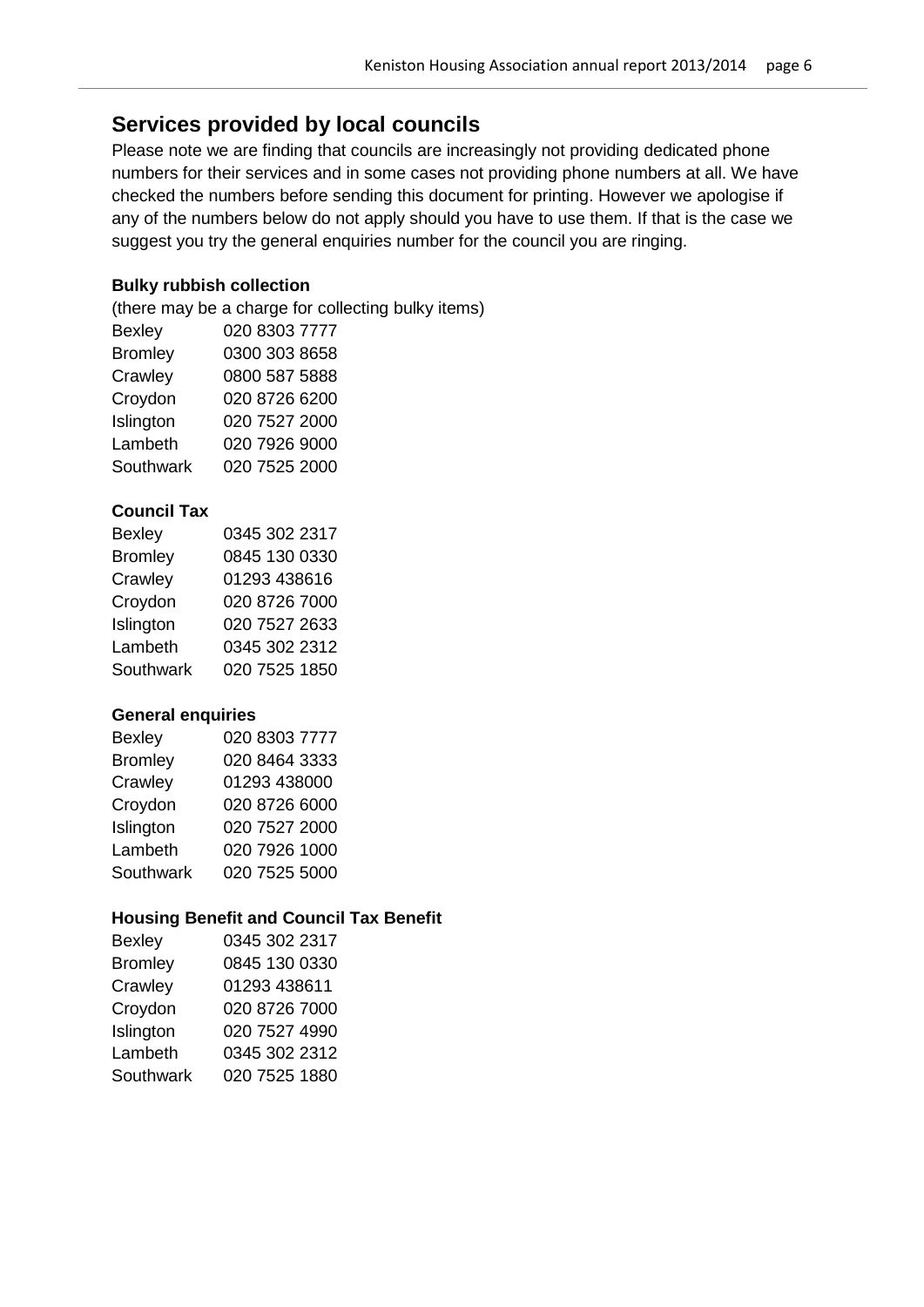(Council services continued)

## **Noise complaints (during office hours)**

| <b>Bexley</b>  | 020 8303 7777 |
|----------------|---------------|
| <b>Bromley</b> | 0300 303 8657 |
| Crawley        | 01293 438438  |
| Croydon        | 020 8760 5483 |
| Islington      | 020 7527 7272 |
| Lambeth        | 020 7926 6111 |
| Southwark      | 020 7525 5777 |

## **Noise complaints (outside of office hours)**

| <b>Bexley</b>  | 020 8303 7777 |
|----------------|---------------|
| <b>Bromley</b> | 0300 303 8671 |
| Crawley        | 01293 551636  |
| Croydon        | 020 8726 6000 |
| Islington      | 020 7527 7272 |
| Lambeth        | 020 7926 5999 |
| Southwark      | 020 7525 5777 |

#### **Supporting people**

| <b>Bexley</b>  | 020 8303 7777              |
|----------------|----------------------------|
| <b>Bromley</b> | 020 8303 4267              |
| Crawley        | 01243 642555 (West Sussex) |
| Croydon        | 020 8726 6100              |
| Islington      | 020 7527 4656              |
| Lambeth        | 020 7926 1000              |
| Southwark      | 020 7525 3798              |

#### **Other useful numbers**

#### **Citizens' Advice Bureaux**

| (please check opening times)       |  |  |
|------------------------------------|--|--|
| Bexley (Bexleyheath) 020 8303 5100 |  |  |
| 01322 357 933                      |  |  |
| 020 8315 1940                      |  |  |
| 0844 477 1171                      |  |  |
| 01689 846890                       |  |  |
| 020 3475 5080                      |  |  |
| 0844 243 8430                      |  |  |
| 0844 499 4134                      |  |  |
|                                    |  |  |

#### **Police**

Local police 101 Emergencies 999 Anti-terrorist hotline 0800 789 321

Crimestoppers – 0800 555 111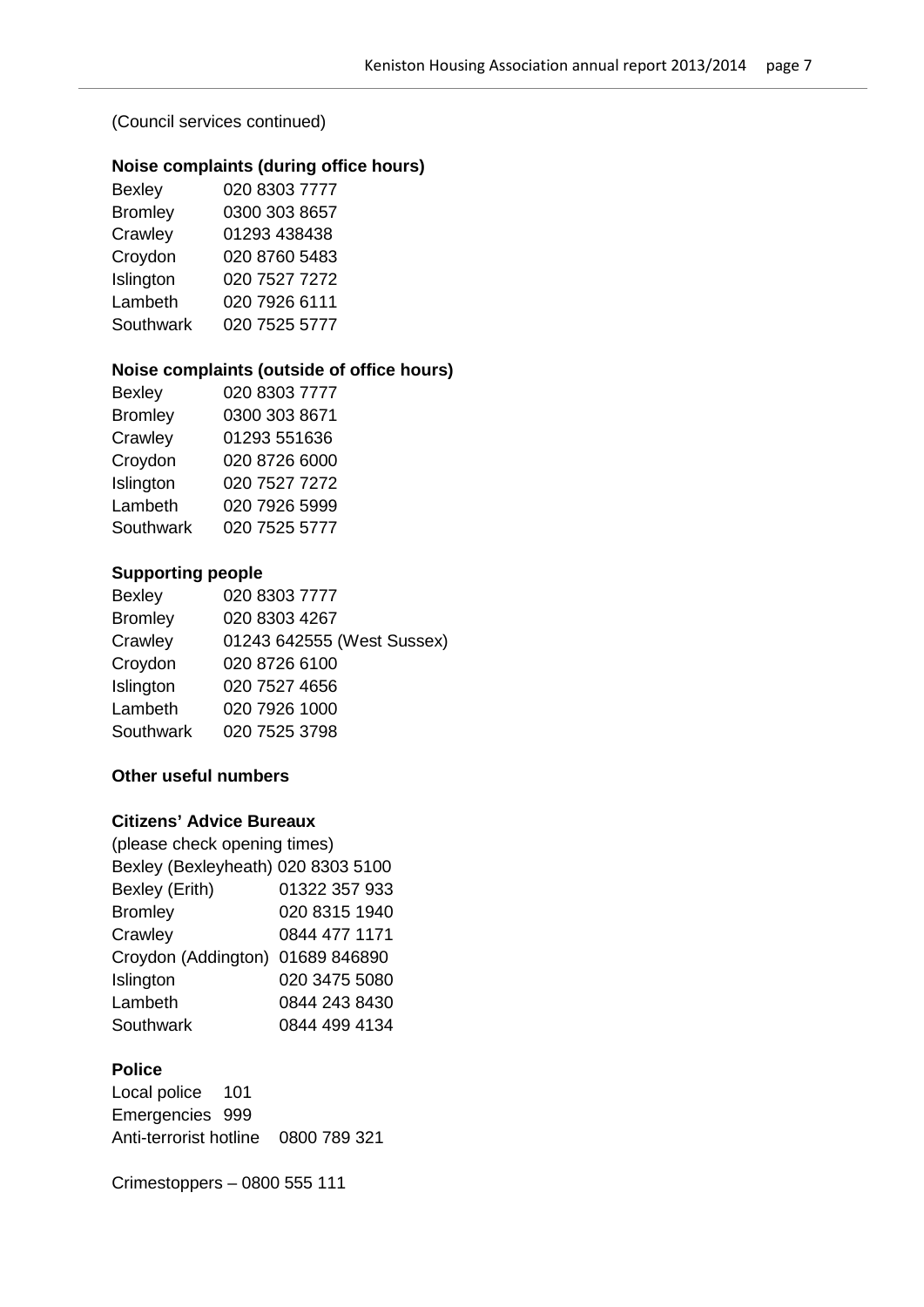(Other useful numbers continued)

| Safer neighbourhoods      |               |
|---------------------------|---------------|
| Bexley (Belvedere)        | 020 8721 2050 |
| Bexley (Sidcup)           | 020 8721 2576 |
| Bromley (Farnborough)     | 020 8721 2606 |
| Crawley                   | 01273 470101  |
| Croydon (Kenley)          | 020 8721 2466 |
| Islington (Bunhill)       | 020 7161 8123 |
| Islington (Junction Road) | 020 8721 2941 |
| Islington (Tollington)    | 020 7421 0559 |
| Lambeth (Brixton Hill)    | 020 8721 2892 |
| Southwark (Faraday)       | 0208 649 3586 |
| Neighbourhood Watch       | 0116 271 0052 |

Domestic Violence

National Domestic Violence Helpline – 0808 2000 247

#### **Gas and electricity**

Telephone Energy Helpline on 0800 074 0745 for the suppliers in your area. If you have access to the internet, you can compare current prices of suppliers in your area by typing "compare energy prices" into your preferred search website.

#### **Furniture Reuse**

For a furniture re-use project near you contact the Furniture Re-use Network Website www.frn.org.uk Phone 0845 602 8003

#### **Money and Debt Advice**

CAB numbers are listed above or National Debt Line 0808 808 4000

#### **Water authorities**

| 0845 9200 888 |
|---------------|
| 0845 9200 888 |
| 0333 000 0247 |
| 01737 772000  |
| 0845 9200 888 |
| 0845 9200 888 |
| 0845 9200 888 |
|               |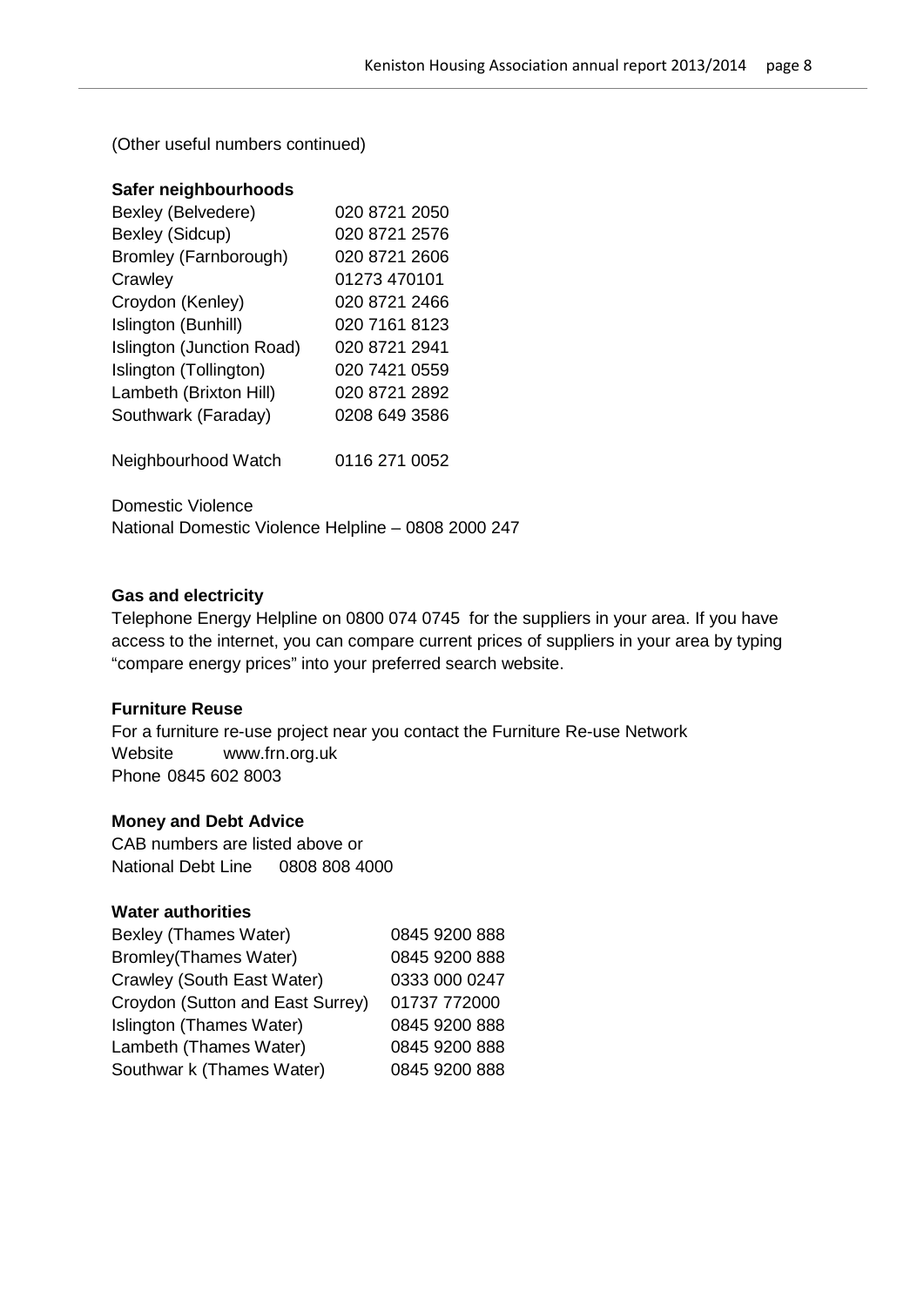| Keniston       | www.kenistonha.co.uk |
|----------------|----------------------|
| Southwark      | www.southwark.gov.uk |
| Lambeth        | www.lambeth.gov.uk   |
| Islington      | www.islington.gov.uk |
| Croydon        | www.croydon.gov.uk   |
| Crawley        | www.crawley.gov.uk   |
| <b>Bromley</b> | www.bromley.gov.uk   |
| <b>Bexley</b>  | www.bexley.gov.uk    |
| vvensites      |                      |

## **Information about your home**

#### **Adaptations**

**Websites**

If you need an adaptation to your home because of physical or mobility problems contact the Occupational Therapy team at your local council for assessment and advice about having the work carried out. You may be asked to contribute to the costs of such work; Keniston has a budget to pay for some adaptations.

#### **Anti-social behaviour**

All incidents of anti-social behaviour are treated seriously and we will not tolerate any kind of anti-social behaviour. We aim to deal quickly and effectively with all cases of anti-social behaviour and many cases are resolved quickly. If you are the victim or witness of anti-social behaviour your Housing Officer needs to hear from you. When you report anti-social behaviour to us we will ask you about the circumstances including whether you agree to us contacting the person you allege is causing the anti-social behaviour. We will agree an action plan with you and will write to you when we think we should close the case. Serious cases of anti-social behaviour require substantial evidence. We may ask you to complete diary sheets about the problems you are experiencing; this evidence is very important. The courts will only agree to a request for any action where there is sufficient evidence. Please speak to your Housing Officer if you have reported anti-social behaviour and you are not sure what action is being taken.

#### **Benefits**

Please see sections on Housing Benefit and Universal Credit

#### **Communal balconies**

If your front door opens onto a balcony shared with others you must not put pots on the balconies for health and safety reasons; you can usually have wall mounted planters. Where you choose to provide a mat outside your front door, please use a thin non slip mat. Check with your Housing Officer first.

#### **Community centre – Darrick Wood**

In addition to two youth club sessions a week, there are now a number of activities taking place including a twice weekly NHS run health clinic, community lunches, table sales, plant sales, competitions, fun days and training opportunities. The community centre is also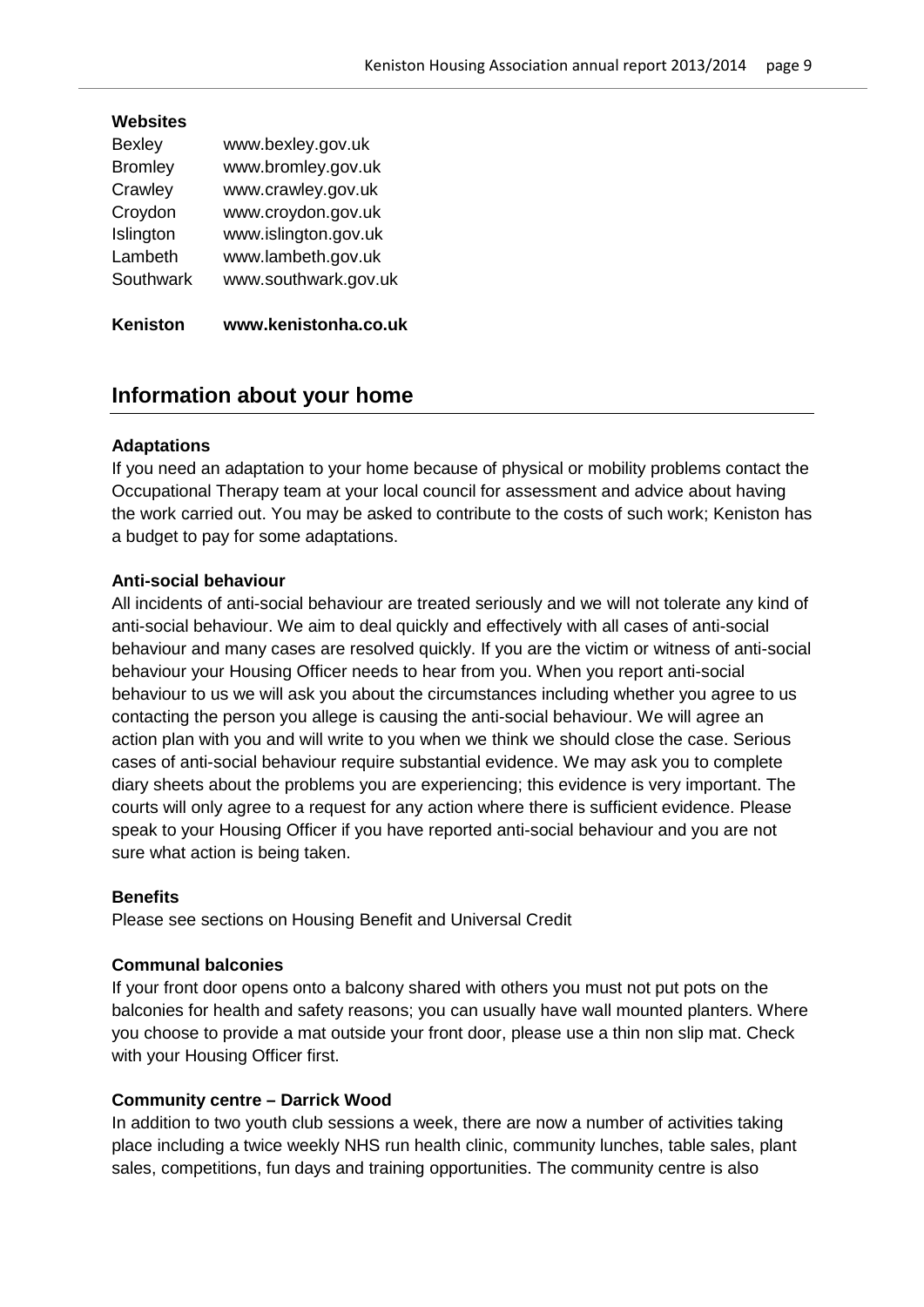available for hire for private functions. Ask the Community Involvement Officer, Lynn Walsh, for further details.

#### **Community involvement**

We offer a variety of ways for you to "have your say". We hold residents meetings twice a year and estate walkabouts. We know residents are short of time but we want to encourage you to take part in decisions that can make a difference. You can get involved in a way that suits you. If you would like to know more about getting involved or about joining our residents' panel please contact Lynn Walsh, Community Involvement Officer.

#### **Complaints**

If you have a complaint because you think our service hasn't been up to standard please ask anyone at the office for a complaint form. We want to solve problems with residents although we can't always say "yes" to everything. Your complaint will be reviewed by a panel of staff. If you are not satisfied with the outcome it will be reviewed by a small panel of members of the Management Committee of Keniston. If you are still not satisfied with Keniston's response you should take your complaint to a local authority councillor, MP, or a local group set up to deal with complaints. After that it can be referred to the Housing Ombudsman Service.

#### **Confidentiality**

Keniston has a Confidentiality Policy which means that your information is kept confidential in most circumstances. Where there are welfare, anti-social behaviour, significant health and safety or crime prevention issues, we may share information with other organisations.

#### **DIY**

Internal decorations are your responsibility and we are happy for you to carry them out. Regulations now require you to use a qualified electrician for most electrical work and we strongly recommend that you always do. Otherwise we are happy for you to carry out minor repairs. Please check with the repairs team before you undertake any repair work. You must have written approval before you carry out any alterations to your property.

#### **Ending your tenancy**

If you are charged rent weekly, you must give four full weeks' notice ending on a Monday and hand your keys in by the due day. If you don't, you may be charged additional rent. Other charges may apply, for example if we have to remove anything you leave behind. If you owe Keniston any money when you end your tenancy we will take action to recover the debt from you at your new address.

#### **Gardening**

If you have a private garden, you are responsible for maintaining it. You must not let ivy grow up the wall of your property nor have trees which are too large, as both can damage property. We will ask you to remove these at your own cost.

#### **Gas safety**

Our contractor, Clairglow, is responsible for carrying out the landlord's gas safety inspections at all properties where there is gas. You must give access to Clairglow so they can carry out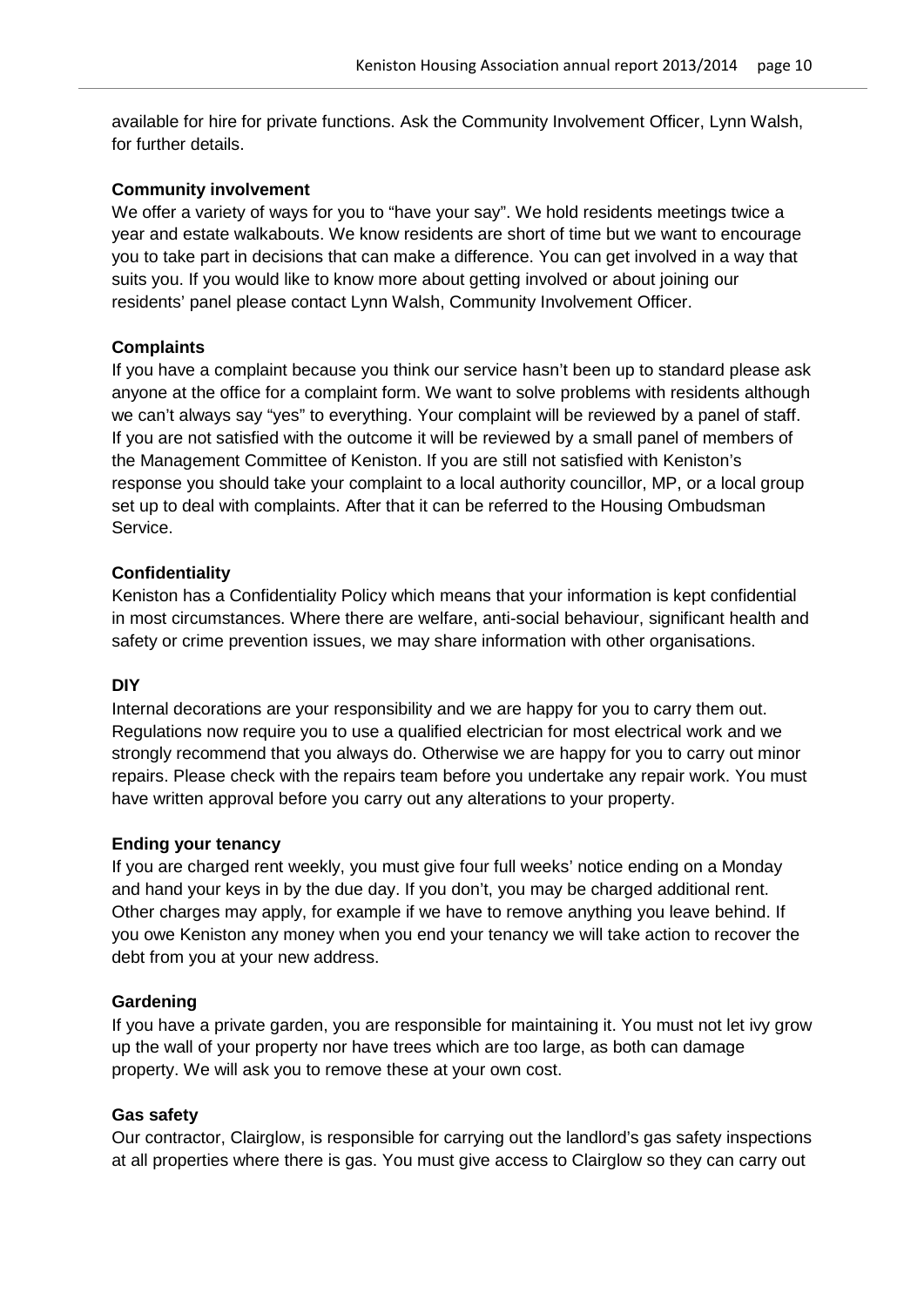the gas safety inspection within 12 months of the last inspection. If you don't give us access we will take legal action against you.

#### **Harassment**

If you experience harassment of any kind (for example racist or homophobic harassment) please let your Housing Officer know. We take this very seriously and we want to know about any such situations which arise. Where we can we will take action against perpetrators.

#### **Housing benefit**

If you are on a low income you may be entitled to claim housing benefit. Claiming housing benefit is always your responsibility, even if the payment is made straight to Keniston. All changes in circumstances must be reported to your Housing Benefit office. All tenants of working age should be aware that from April 2013 housing benefit is reduced if you are assessed as under-occupying your property. This has become known as "bedroom tax". When Universal Credit starts you will receive your Housing Benefit in with your other benefits; from then you will be responsible for making payments of rent. Please ask Chris Little or Sue Everitt, Rent Income Officers, for more information. See also section on Universal Credit.

#### **Lodgers and subletting**

You may take in a lodger or you can sublet a room in return for payment but you must ask and get our permission in writing first. This may affect any benefits you claim and we can advise you if this is likely to happen. Keniston does not allow you to sublet the whole of your home; if your home is likely to become overcrowded we will not give permission to sublet nor take in a lodger.

#### **Mutual exchange**

This is where you swap with another Keniston tenant or a tenant of another social housing landlord. Keniston's tenants can use www.homeswapper.co.uk to help them find a suitable property to exchange to. You must have the permission of both landlords before you arrange to move. This may take longer than you think. You cannot exchange if you have rent arrears or other debts owing to Keniston, or if action is being taken against you for other contraventions of your tenancy including anti-social behaviour. There were 6 mutual exchanges in the year at Keniston.

#### **Parking**

Parking is an increasing problem. Always park considerately.

#### **Paying your rent**

By phone using a debit card – call Keniston's office (01689 889700) during normal working hours or Allpay on 0844 557 8321. Internet – visit www.allpay.net . In person - visit Keniston's office, a post office or anywhere displaying a "Paypoint" sign. If you are having difficulty paying your rent please contact the Rent Income Officer.

You are responsible for the rent even if housing benefit is due. If there are genuine reasons for being unable to pay we will be tolerant. We may insist that you get advice from a 3rd party. If you wilfully owe rent or choose not to pay, we will try to negotiate with you; if you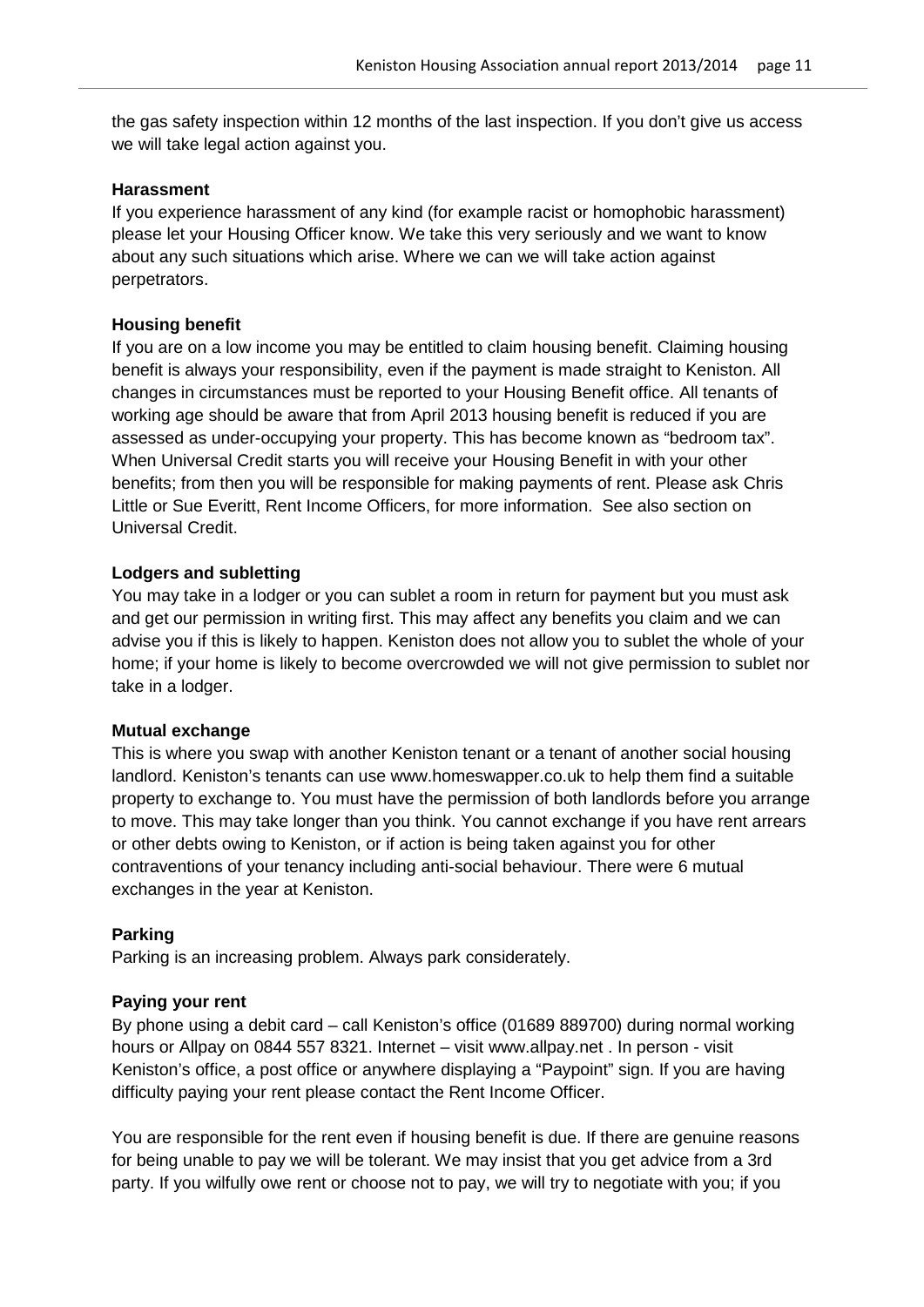continue not paying, or withhold payments periodically, we will apply to court to have you evicted. If you owe rent you will be excluded from some improvements including kitchen or bathroom renewals.

#### **Pets**

Always ask for permission. We will allow you to keep a normal domestic pet in your home providing it does not cause a nuisance to anyone and you look after it properly; this includes clearing up after your pet both inside and outside of your home. Dogs should always be kept on a lead when they are out of your property. If you want a second pet, we will not give permission if your property isn't big enough. Ask your Housing Officer if you are in any doubt about the kind of pet you can keep.

#### **Rent increases**

Most rents increase on the first Monday in August. Whenever your rent changes always remember to change the amount you pay, including if you pay by standing order. The government sets a formula for how much rents should increase each year.

#### **Rent statements**

You will be sent a rent statement four times a year. If you want one in between, please phone the office and ask.

#### **Repairs**

Please call the office if you have a repair which needs attention or if you want an update on a repair you have already reported. We will attend to a limited number of emergency repairs out of normal office hours but this is only on a make "safe and secure" basis. Please see page 1 of this diary for the phone numbers.

#### **Rubbish**

Always dispose of rubbish properly. Rubbish on estates is understandably the source of many complaints. Always bag up your domestic rubbish and take care that the bags don't leak . If you live in flats, never leave your rubbish on communal balconies or corridors. Bulky rubbish left outside your property is an eyesore for everyone. Always make arrangements with the council for bulky rubbish to be collected before leaving it outside. (See the front of the diary for the phone number for your area.) If you don't dispose of your rubbish properly we may remove it and recharge you. Where we are unable to find out who is responsible for rubbish, the cost of removal is added to the service charge.

#### **Sheltered housing**

Keniston has some flats for older people where a Sheltered Scheme Manager is employed to provide appropriate levels of service and support for residents. Sheltered housing is intended to be a safe and secure environment for older people who can live independently. These schemes have an intercom system to enable residents to call for help in an emergency. Tenants on benefit may be required to contribute to the cost of this service.

#### **Stock reinvestment**

This is the name we give to a range of major works such as renewal of kitchens or bathrooms, or when windows or roofs have to be replaced. You will be excluded from certain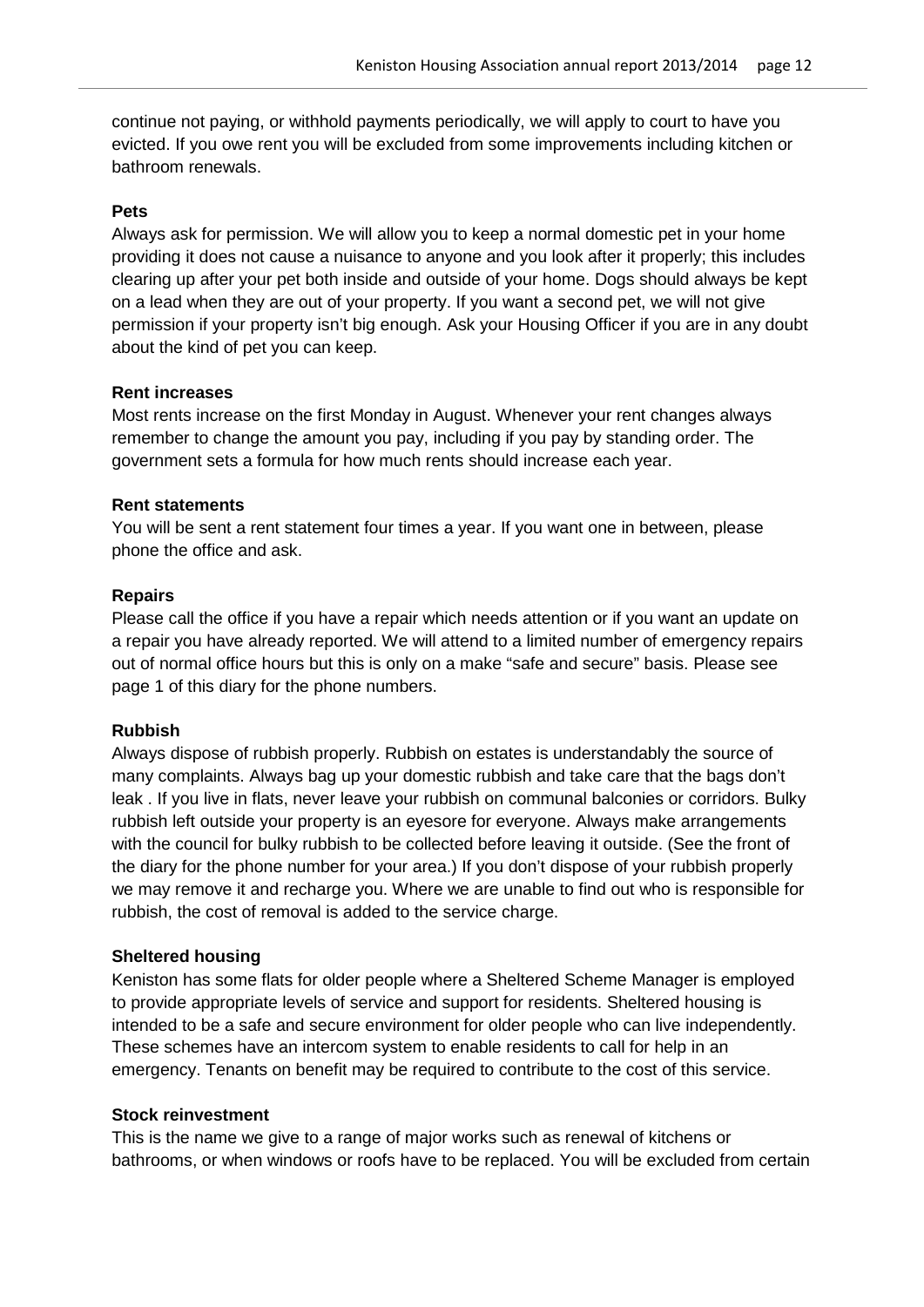improvements, including kitchen and bathrooms, if you owe us money. Information about the programme is now included in the Repairs page on our website.

#### **Subletting**

Please see the "Lodgers and subletting" section above.

#### **Transfers**

If you want to move to another Keniston home, you must meet our criteria for a transfer. Please note not everyone does. In some areas, vacancies occur very infrequently and on one estate no vacancy has occurred in the last fourteen years. You cannot go on the transfer list if you have rent arrears or other debts owing to Keniston. Five tenants transferred to another Keniston home in the year. Generally we cannot help you if you want to move to a property with another landlord. Many councils are operating "Choice Based Lettings" schemes which may give you options.

#### **Universal Credit**

For people of working age, all benefits including Housing Benefit, are going to be replaced by Universal Credit. You will be told when it will affect you. When we are aware that it will be affecting your area we will also write to you as from then on you will be responsible for paying rent direct to Keniston. If you have any questions about how these changes affect you please contact Chris Little or Sue Everitt, Rent Income Officers. See also the section on Housing Benefit.

## **Our service to tenants**

We want to provide an excellent service which tenants are really satisfied with. Our service to tenants includes

- responding to reports of anti-social behaviour including racial and other forms of harassment
- letting empty properties
- contacting you when you are behind with your rent payments
- liaising with housing benefit staff about your benefit
- considering applications for transfers to another Keniston property
- providing free access to HomeSwapper an internet based service to help people find suitable mutual exchanges across the country
- carrying out repairs which are Keniston's responsibility
- carrying out renewal or replacement of building components (such as windows or kitchens) to keep the properties in sound condition
- carrying out electrical safety checks every five years
- managing cleaning and gardening at our estates
- consulting about a wide range of issues
- reporting about our services and consultations
- signposting you to debt advice agencies and other information services where appropriate
- liaising with the local authority about any adaptations to your property which you might need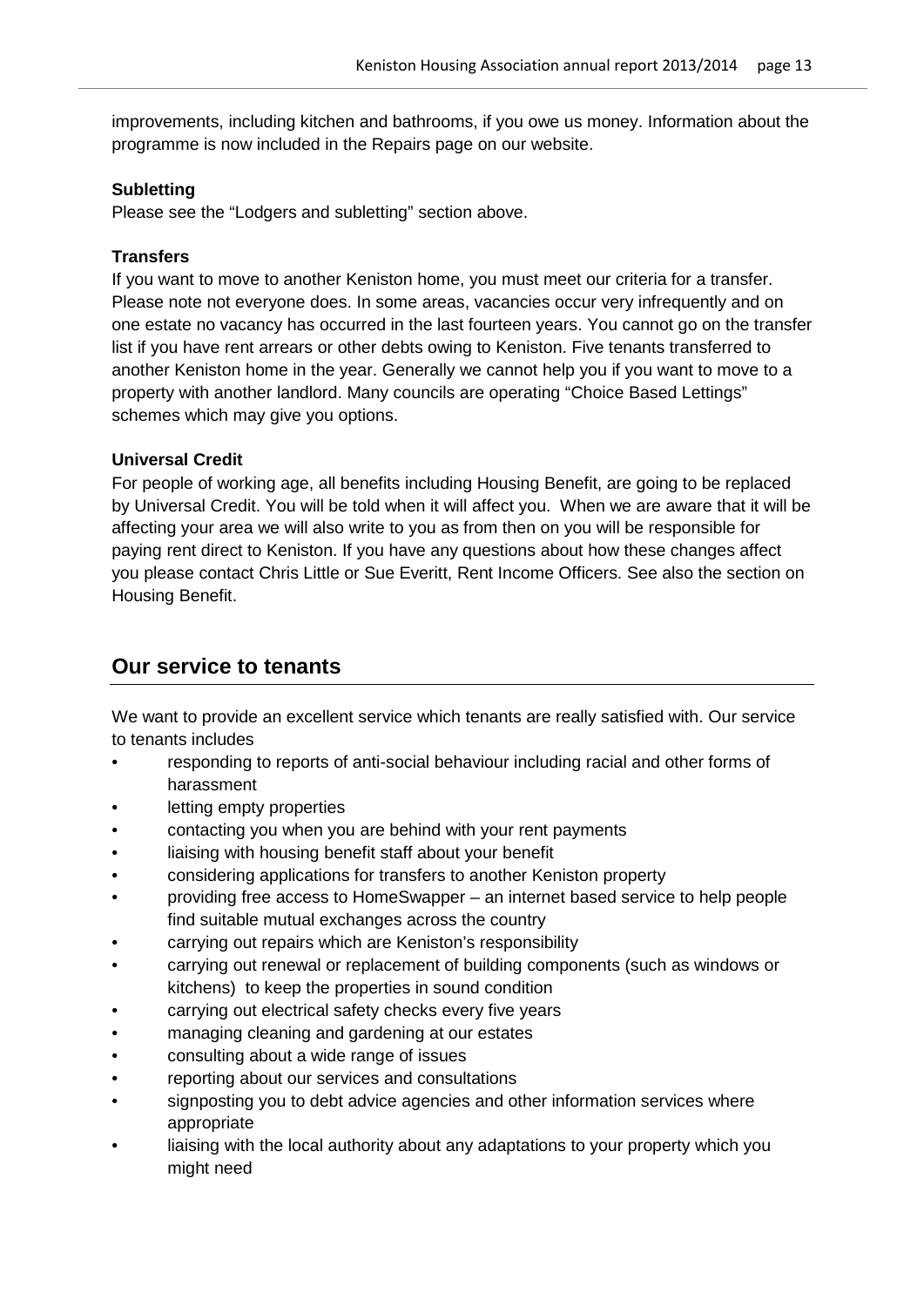- dealing with complaints including trying to resolve issues before they become complaints
- assessing claims for compensation
- ensuring that gas safety inspections take place within the specified time limit
- managing any asbestos which is present in the properties
- surveying tenants' views to record satisfaction rates and responding to issues raised through these surveys.

Leaflets with more information are available from the office. Alternatively if you have access to the internet please visit our web site – www.kenistonha.co.uk.

# **Tenants' responsibilities**

Tenants have a number of important responsibilities including paying rent on time, not causing a nuisance and giving 4 weeks' notice in writing when you want to end your tenancy. You must also look after the property you live in to minimise the need for repairs. This includes being responsible for other occupants and visitors to your home.

A tenant can have access to their records by giving notice to Keniston. You may need to pay a fee.

# **From Bruce Shelmerdine, Chair of Keniston**

#### **Report on the year April 2013 to March 2014**

The spectre of welfare reform has loomed large for many tenants over the year. We have responded by allocating more resources to our Rent Income staff who have been providing advice about the implications of these changes and advising on how to prepare for when it is introduced. Many residents have had their benefit reduced and most have managed their finances to allow for this. Working with residents to help them avoid debt will continue to be a priority for us.

Through the year our building contractors have continued with the construction of fourteen new flats at Junction Road, Islington. The funding for this project is an excellent example of working in partnership with the relevant funding bodies. Keniston developed the scheme initially with GLA funding, but the amount of funding meant that rent levels would have been higher than Islington's policy for social housing. Our development agents then worked with Islington who agreed to top up the funding to enable a level of rent to be charged in line with their policy. We thank both the GLA and Islington Council for their input to enable this scheme to be developed.

While the general day to day work of the Association has continued the Management Committee and Management team has been looking further at what contribution Keniston can make to provide more homes for people in need. We have reviewed our own financial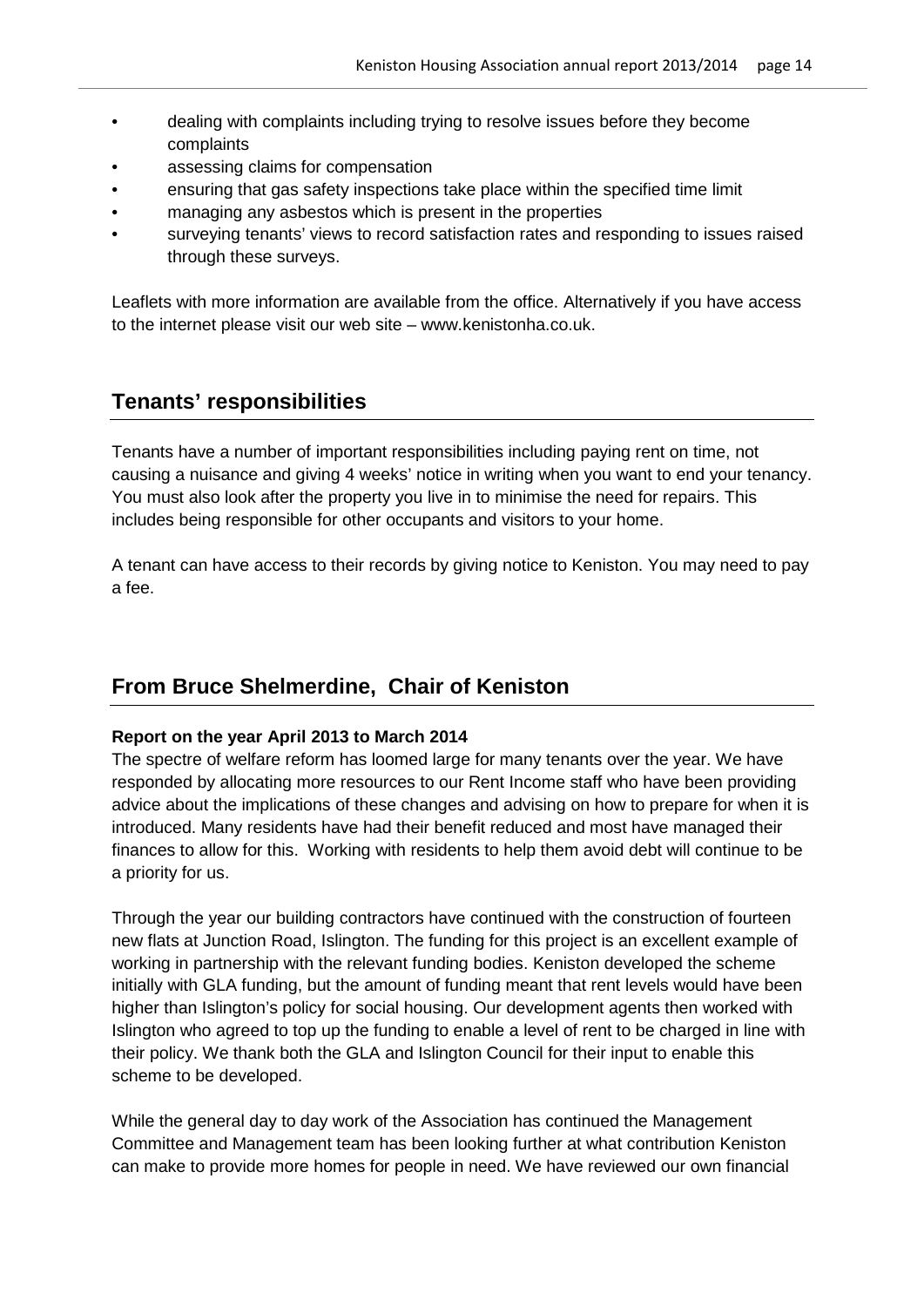capacity going forward – how much can we spend and how much could we borrow to enable us to provide more homes whilst maintaining our responsibility for managing and maintaining our existing homes.

We are certain we can do more to provide more homes when the current construction project is complete. Finding new ways of doing this will be a focus of our work going forward.

We have also been involved with a group of smaller housing associations in London (known as the G320) which has resourced a report on the capacity of smaller London housing associations to provide new homes. Keniston is committed to do what it can to encourage similar smaller associations who are not developing new homes to help prepare themselves with appropriate skills to enable them to get to the point where they are contributing to the supply of new homes.

In line with the regulator's expectations, Value for Money is high on the Management Committee's agenda. We are clear that staff should be focussing on achieving Value for Money in all areas of our work, not least so that the benefits arising will assist in providing more new homes.

We welcomed and co-opted one new Management Committee member during the year: Barry Luhmann joined us as Treasurer. Robert Goddard, Jennifer Hillier and Clifford Yeend all stood down during the year. We are grateful to each of them for giving their time voluntarily to the Association; in particular to Robert Goddard who capably chaired the Management Committee between 2001 and 2008.

I am also grateful to all Management Committee members, who give their time voluntarily, and to staff for delivering some excellent results in the year.

Bruce Shelmerdine Chair – Keniston Housing Association

## **Summary report on our estates**

We held 12 estate meetings during the year for residents to raise concerns and ideas. Housing Officers visit our estates regularly to meet tenants; every two months they complete a check list to ensure that health and safety issues and standards are being monitored. Repairs staff visit estates as necessary when repairs are needed or planned.

Each month managers visited one of Keniston's estates. All estates are visited in this way over 15 months. We welcome residents joining the managers on these walkabouts to pass on any comments about where they live or the services they receive. We have changed the time of some of these to try to make it easier for residents to attend.

Our external health and safety adviser visited all the schemes and reported to us on general health and safety issues and fire safety.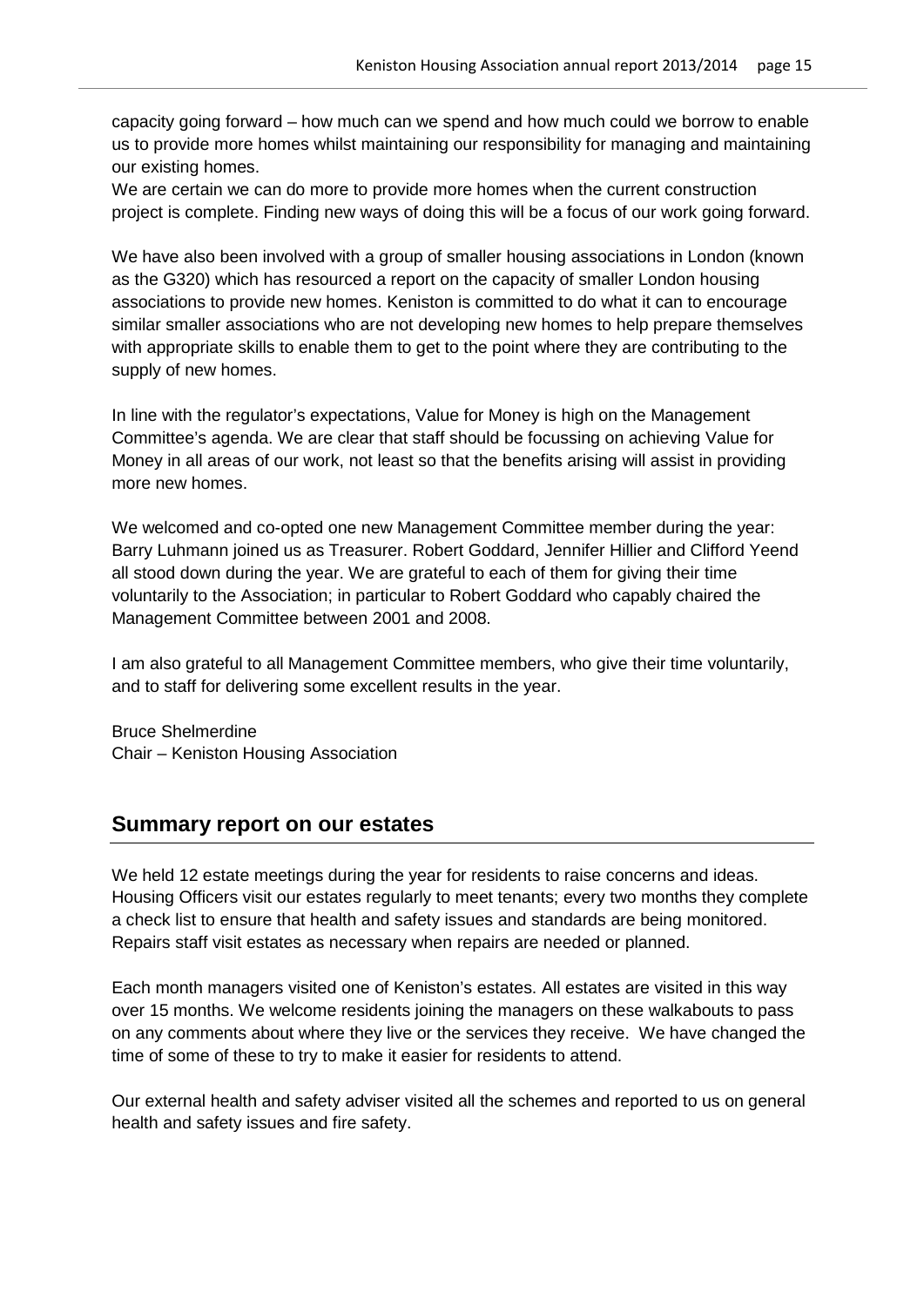We have also asked tenants on 11 estates how satisfied they are with the services provided through the service charge. The average satisfaction with such services across the Association ranges from 79% satisfaction with TV aerials (88% last year) to 97% satisfaction with Sheltered Scheme Managers (99% last year). We have also started asking questions about overall satisfaction (89%) and satisfaction with the value for money of service charges (85%).

In the following pages we report on each of our schemes. Where items are printed in italics they are actions as a direct result of tenants asking for improvements. We call these "You said, we did".

**Burnhill House** We have carried out internal redecorations here. Our consultant has been monitoring pilot installations of a new heating system and we are using this information to work up a project to provide new heating systems and improve the thermal insulation in this all electric block of flats.

**Darrick Wood** 55 properties had new bathrooms and some external redecoration was carried out. The Dog's Trust came to a successful fun day and about 40 tenants had their dogs checked over and received advice. The Community Centre has been let out privately and this is providing a steady source of income for the Darrick Wood Community Group.

**Darrick Wood** sheltered flats have a communal laundry and we have remodelled this area to make it easier and safer to use.

**Dromore** Use of the parking spaces is sometimes contentious here as there are insufficient spaces for every tenant. We have reinstated an outside communal tap.

**Foxley Hall** A further block had a new flat roof. A deep clean of the common staircases was carried out to improve these areas. We investigated the cost of installing CCTV here as there had been some reports of damage to vehicles. However the cost of this is not insignificant and would be added to the service charges. As matters were reported to have improved this was not progressed to a more formal cost estimate and consultation.

**Hayles Street and Elliotts Row** We finished the full refurbishment of 33 Elliotts Row and were really pleased with the result when it was finished.

**Hornsey Road** Pigeons have been a nuisance to residents here and we have installed some measures to reduce this problem. At the request of residents, a cycle and buggy store was provided through our Better Homes Better Neighbourhoods initiative. Also a "No junk mail" sign has been placed by the main entrance.

**Lyham Road** There continues to be problem with litter from the street blowing in to this small estate. This will be reviewed as part of an Association wide review of cleaning.

**Merrow Street** We have provided railings around two areas where bin stores are close to the street to reduce the amount that these areas are misused. We also tried another floor covering solution to the staircase at Clarence House. After some adjustment we think that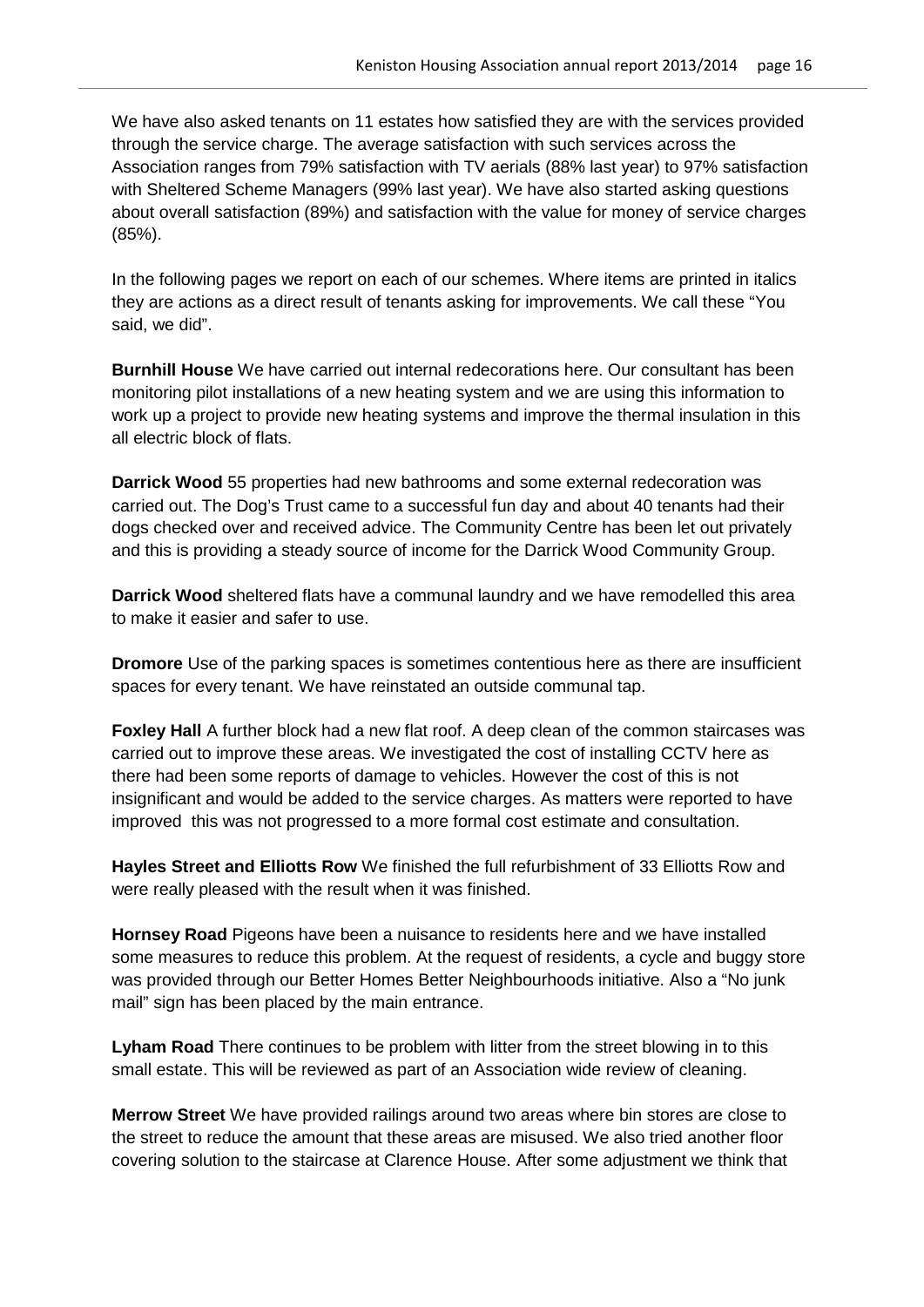this may be a suitable solution for the two remaining staircases. Planting troughs were provided and planted to brighten up the garden area.

**Nethewode Court** A further section of railings has been installed around the front of the block funded through the our Better Homes Better Neighbourhoods initiative. We hope this will improve the look of the scheme as well as improving security. A new lift was installed to the older person's block and emergency lighting was fitted. A notice board has been provided and sensor operated lights have been installed at the bin chute areas.

**Perryfield House** We are looking at whether we can build some additional flats on the end of Perryfield House on the Brighton Road side. The scheme services survey in the year showed very high levels of satisfaction.

**Pound Green Court** Leaves continue to be a problem in the autumn because of the number of mature trees on the small site. Two tenants suffered when a fitting which was part of a new water main installation failed and caused a significant leak.

**Silver Court** Tenants here have been very tolerant while we have been continuing with the construction of new flats in the underground car park and to the rear of the site. There has been no access to the garden throughout the year. We apologise to the residents for the inconvenience. We are very disappointed with the low levels of satisfaction with cleaning here and will be working on this. We have created a bigger and brighter new entrance for existing residents at Silver Court which has been funded through our Better Homes Better Neighbourhoods initiative.

**Sunningdale Court** Cyclical decorations were carried out during the year and bathrooms to the houses were replaced. The recent survey indicated high levels of satisfaction with services to the estate.

**Tarling Close** The kitchen renewal programme was finished and the bathroom refurbishment programme started. We are replacing baths here with low threshold showers and so far the feedback is very positive. We have fitted new signs, improved the guest room and installed a sensor operated light on the path at the side of the rear main building

**Tollington Park** There continues to be unwanted nuisance from people who don't live at this block using the wall next to the entrance as a meeting point. We are looking at specific security measures to try to deal with this.

# **Report on what we have done between April 2013 and March 2014**

We issued nearly 3,200 orders for day to day repairs (last year was 2,900). We spent nearly £626,000 on these repairs – significantly more than the previous year. This was partly due to the higher cost of returning empty properties to a standard condition for re-letting. The repairs team again improved the percentage of repairs we get completed on time: we achieved 97.2% compared with 96.3% the previous year. Satisfaction with day to day repairs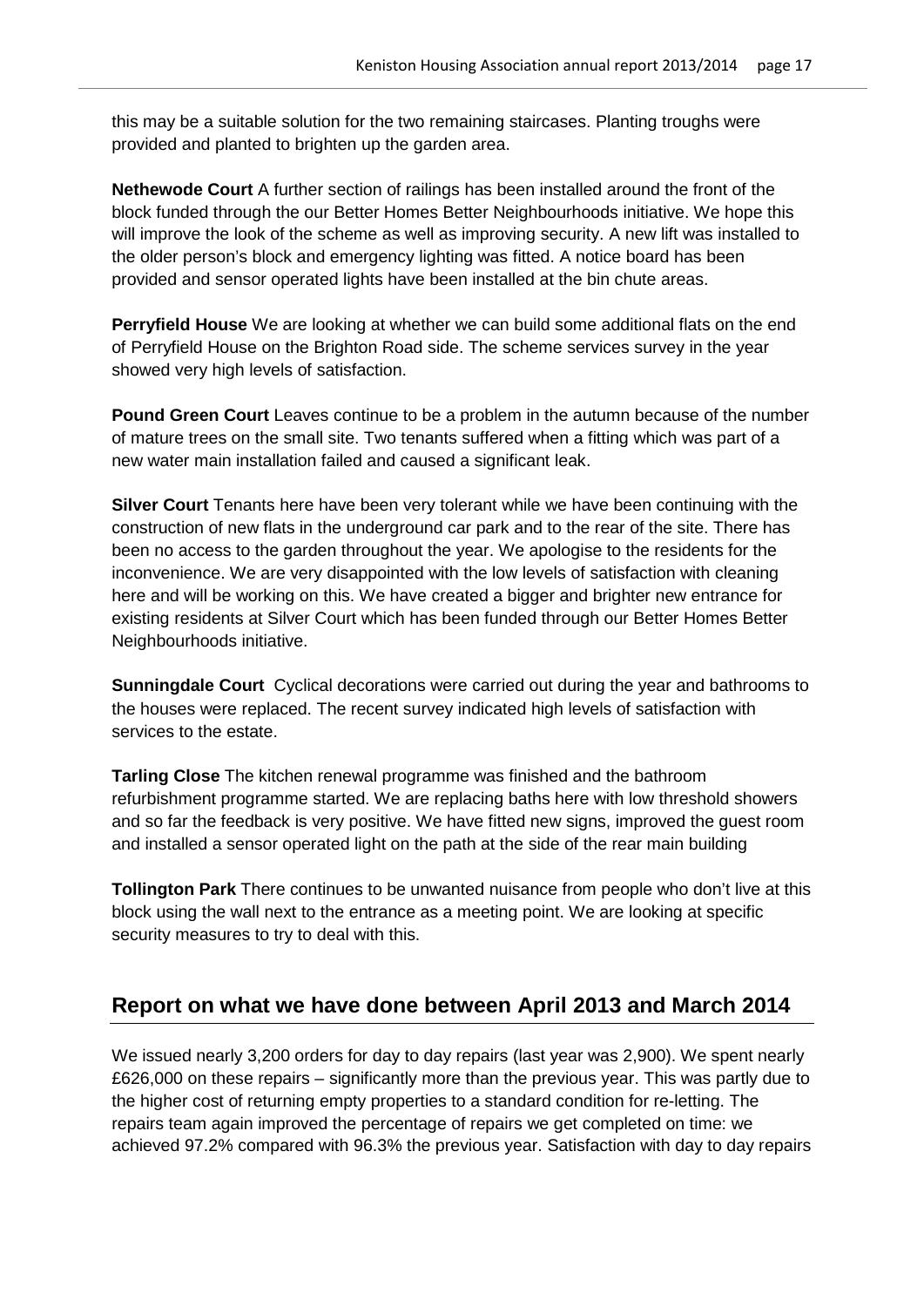has fallen from 95% to 92.6%; we are not sure why this is and will be working over the next year to try to bring it back to 95%.

We carried out adaptations to 26 homes at a cost of £25,300.

We re-let 41 properties (40 last year). The average time in between the end of one tenancy and the start of the next tenancy was 20 days (27 days last year); it cost an average of nearly £2,700 to prepare each property for re-letting (last year just over £2,400).

The stock reinvestment programme continued through the year, costing over £1 million on kitchen and bathroom refurbishments, flat roof renewals, and two lift replacements. On average, tenants gave us a score of 9 out of 10 for their satisfaction with these works.

We have responded to 56 reports of anti-social behaviour (last year 67). We evicted one tenant for anti-social behaviour. Reports included music, noise, intimidation, nuisance from youths, cars, fly-tipping and there was an increase in pet nuisance.

11 complaints were received (7 last year) and we agreed or partly agreed with 6. One leaseholder referred complaints to the Housing Ombudsman Service (no decision at the end of March).

Keniston made a surplus of about £750,000 in the year which ended 31 March 2014, which was more than we budgeted. A summary of the accounts is at the end of this report. You can ask for a full set.

Rent arrears reduced by 0.36% of the amount charged in a year. The amount owed to Keniston reduced by £15,000 and there were 45 fewer tenants owing rent. We started legal proceedings against 15 tenants and evicted one tenant for rent arrears during the year.

We saved money during the year by working with the South East Consortium, an organisation which arranges cost effective purchasing in property related matters. In particular we have saved money on lift installations and servicing – which will reduce the costs of service charges. We also took advantage of some discounted purchasing arrangements through another organisation, Procurement for Housing – for stationery and mobile phones.

We assess how we do in terms of Value for Money over the year and a full report is available on the website or from the office. Please have a look at this and tell us what you think of it and how we can do better. We have started looking at cleaning and gardening, collected a lot of data about repair costs for further analysis, negotiated a new mobile phone contract, bought a franking machine and compared the costs of our anti-social behaviour service.

Our Resident's Panel currently has 28 members. We held a "meet the staff day" last year where panel members met Keniston staff and heard about the activities of the Association. Tenant inspectors carried out surveys with residents who had reported anti-social behaviour as part of a service review. Residents told us that they wanted us to act quicker and more firmly but understood the need to take into account all of the circumstances regarding each case.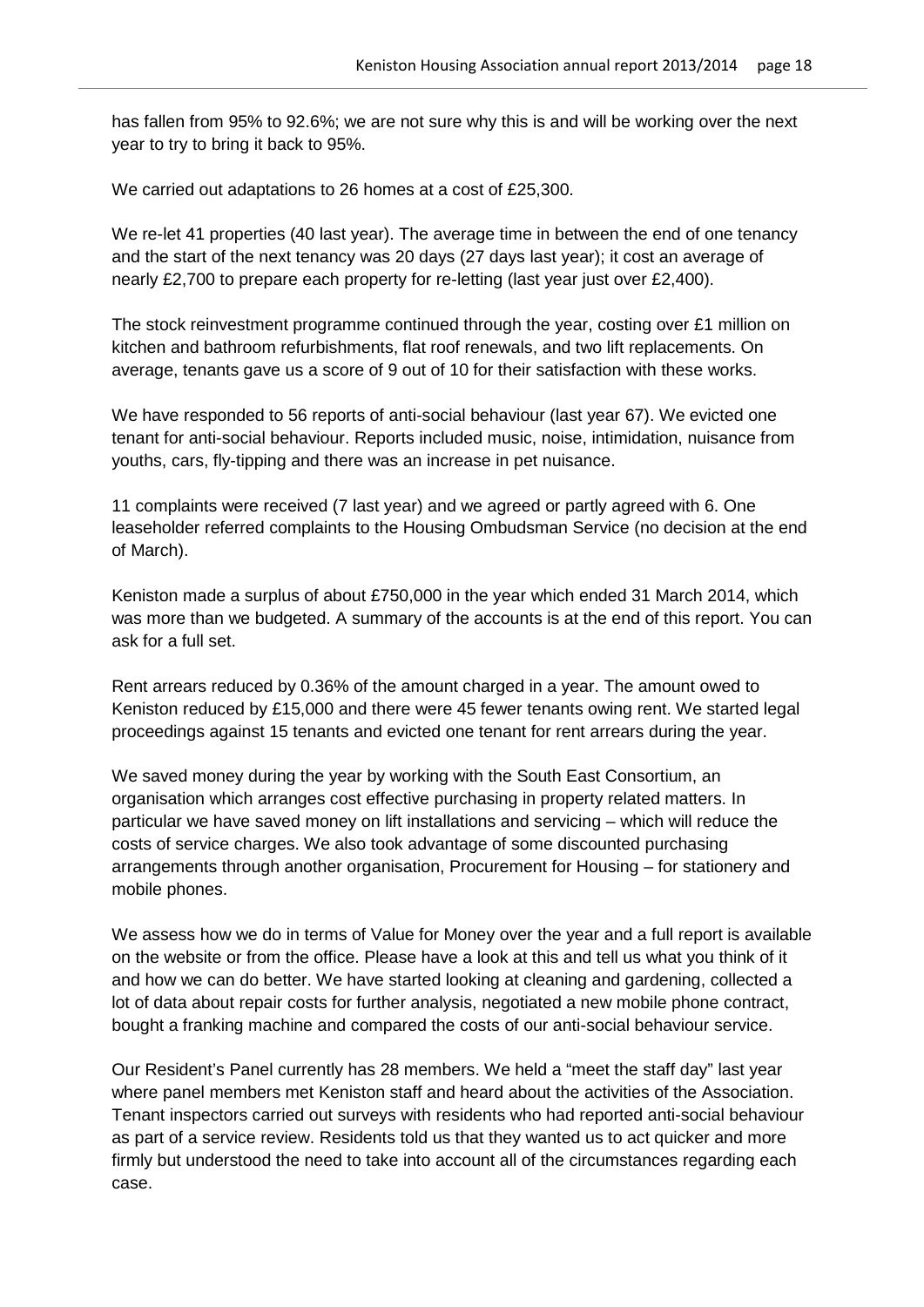With the prospect of welfare reform our Rent Income Officers have been attending tenants' meetings and visiting tenants most at risk to explain the implications and answer any questions. Two tenants who had their benefit reduced because of "bedroom tax" moved to smaller accommodation.

If you want any further information on any of the matters raised in this report, please ask. We will provide information wherever possible.

# **Regulation**

#### **Regulator**

The regulator for social housing is the Homes and Communities Agency.

#### **Regulatory standards**

The Homes and Communities Agency has set standards for housing associations to comply with. These provide an important framework for housing associations to maintain good standards of service to residents and for running the organisation. In summary:

The governance standard is about how associations are run by their board (we call it a Management Committee) and senior managers.

The viability standard is to make sure that Associations remain financially sound into the future.

The value for money standard is about the Management Committee reviewing the cost and value of achieving the Association's aims.

The rent standard requires us to set rents according to the government's requirements.

Consumer standards are about the services we provide to residents, ensuring that they are appropriate for different groups of residents; this includes providing choices, information and involving them in decision making.

The home standard is about the quality of the accommodation we provide and the repairs and maintenance service.

The tenancy standard is about allocations of tenants to our properties and mutual exchanges; it also deals with security of tenure and length of tenancy.

The neighbourhood and community standard is about neighbourhood management, local area co-operation and managing anti-social behaviour.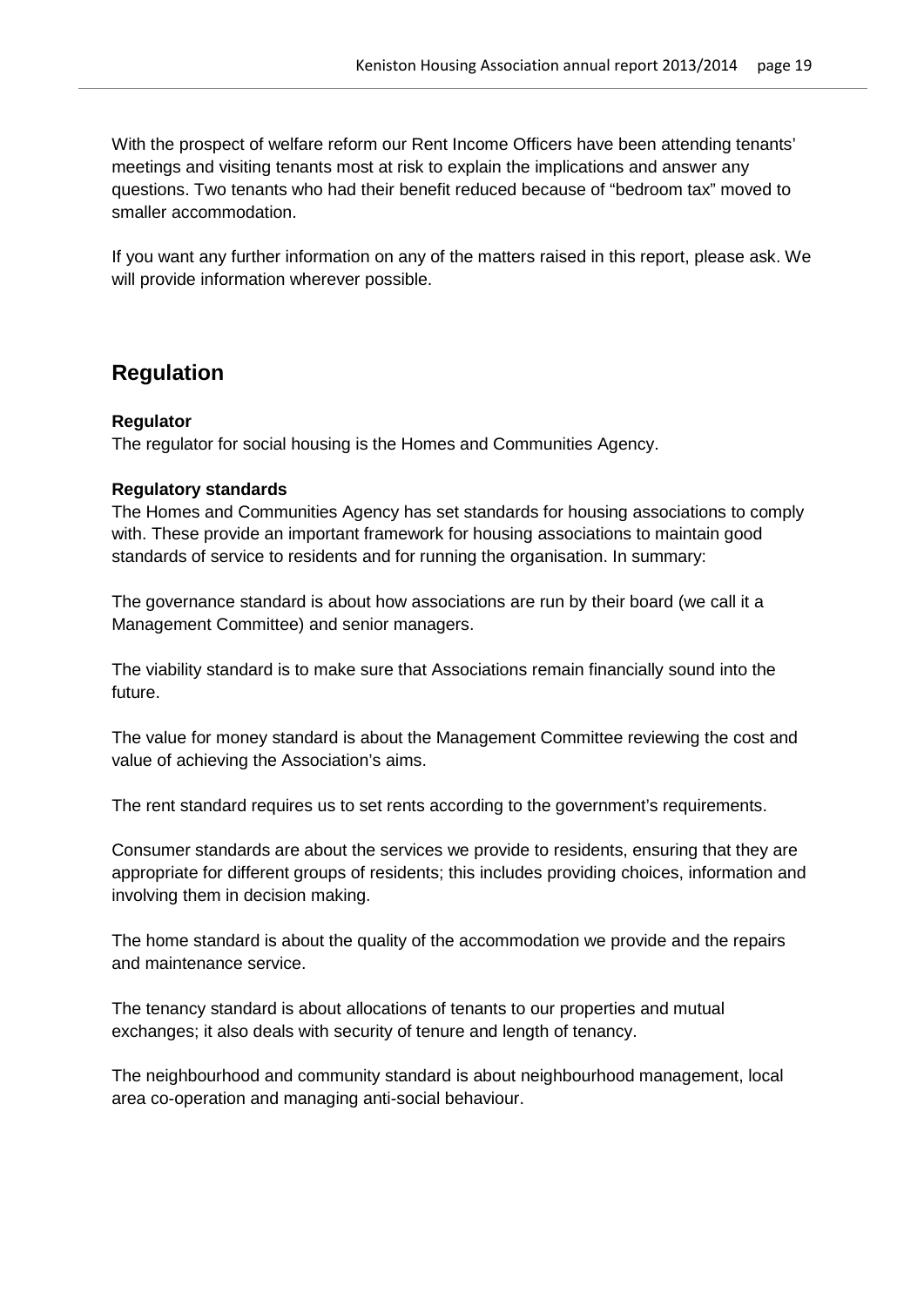#### **Local offers**

The consumer standards expect that Keniston agrees "local offers" with residents. Last year we reported on progress in four key areas. This year we have shifted the emphasis and we will be setting out what residents can expect from our service at a local level. Through our conversations with residents at walkabouts, tenants' meetings or individually we find out what local expectations are at each estate. We feed back to you at tenants' meetings about progress against residents' priorities. Residents feedback is important to help us improve our services and we continue to provide a range of ways for tenants to give feedback.

# **Financial information**

We account for all our income and expenditure and at the end of the financial year our accounts were audited by Smith and Williamson, a firm of accountants in London. For the year ended March 2014, they did not identify any issues that needed reporting. A summary of the provisional accounts appears at the end of this diary.

The Management Team sets a budget which is approved by the Management Committee before the start of each April. Also a 30 year financial projection is made every year to check that the future of the Association is viable.

The Financial Statements and Accounts for the year were adopted by the Management Committee on 24 July 2014.

A full set of accounts can be provided on request.

June 2014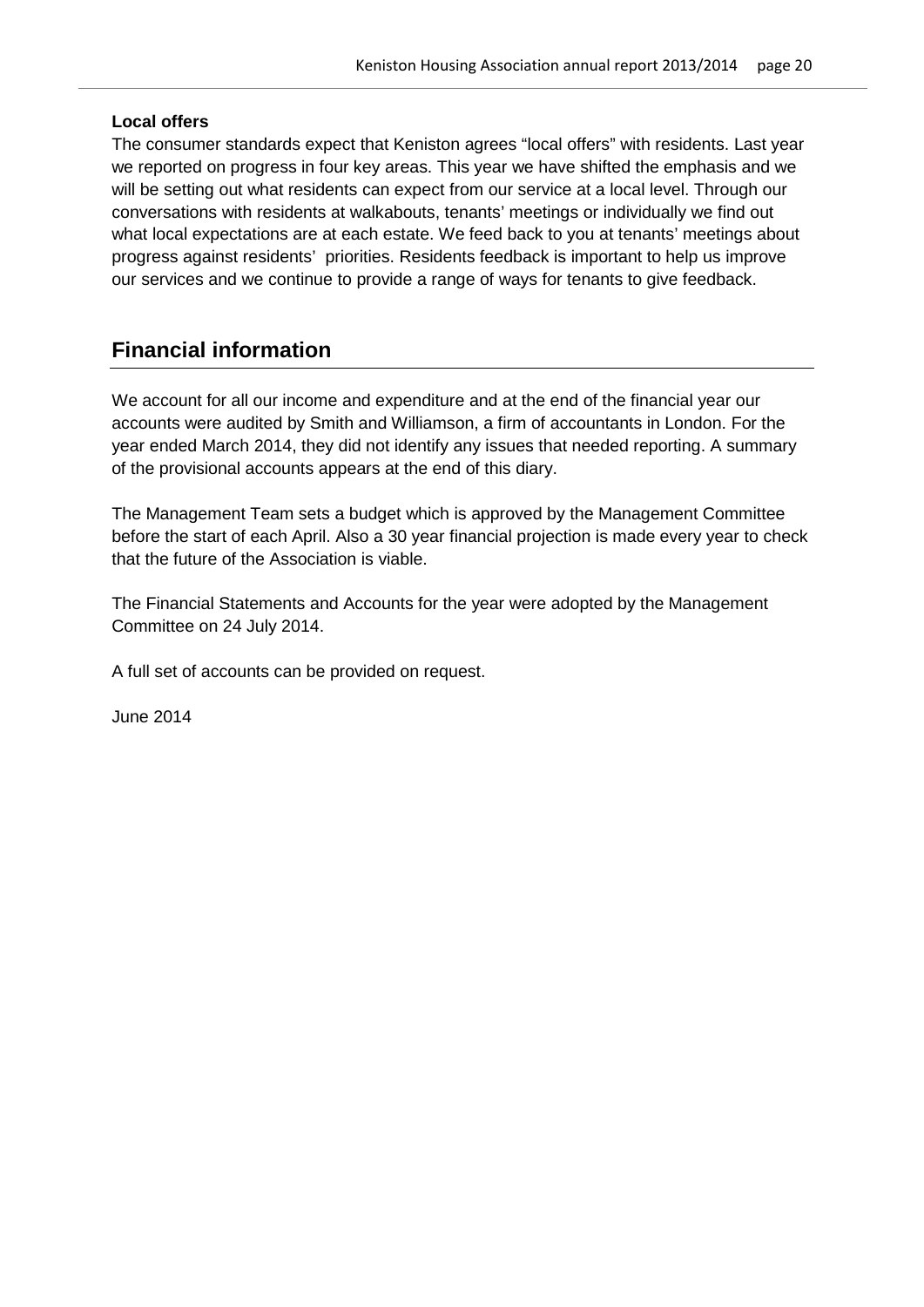# **Financial information**

The Income and Expenditure figures below use figures from the provisional accounts but present them differently to simplify them.

## **Income and expenditure**

| In the financial year which ended 31 March 2014 Keniston's income was: |                      |
|------------------------------------------------------------------------|----------------------|
| Income                                                                 | £                    |
| Rents (net of empty properties)                                        | 3,837,000            |
| Service charges                                                        | 413,000              |
| Charges for support for older people                                   | 29,000               |
| Total income from social housing                                       | 4,279,000            |
| <b>Plus interest</b>                                                   | 18,000               |
| Other income and disposals                                             | 49,000               |
| All income                                                             | 4,346,000            |
| In the same year Keniston spent:                                       |                      |
| Housing management                                                     | 589,000              |
| Estate services (service charges)                                      | 335,000              |
| Support for older people                                               | 69,000               |
| Routine maintenance                                                    | 1,062,000            |
| <b>Stock reinvestment</b>                                              | 508,000              |
| Depreciation of housing                                                | 441,000              |
| Other, including community involvement                                 | 353,000              |
| Development                                                            | 2,000                |
| Total expenditure on social housing                                    | 3,359,000            |
| Plus interest costs of                                                 | 238,000              |
| All expenditure                                                        | 3,597,000            |
| <b>Surplus</b>                                                         | 749,000              |
| <b>Balance sheet at 31 March 2014</b>                                  | £                    |
| <b>Fixed assets</b>                                                    |                      |
| Housing properties<br>Other                                            | 9,183,000<br>233,000 |
|                                                                        | 9,416,000            |
| <b>Current assets</b>                                                  |                      |
| <b>Debtors</b>                                                         | 374,000              |
| Cash at bank and in hand                                               | 2,936,000            |
|                                                                        | 3,310,000            |
| Creditors (due within one year)                                        | (1, 176, 000)        |
| Net current assets                                                     | 2,134,000            |
| Total assets less current liabilities                                  | 11,550,000           |
| Creditors (due after more than one year)                               | 2,903,000            |
| Revenue reserves                                                       | 8,647,000            |
|                                                                        | 11,550,000           |